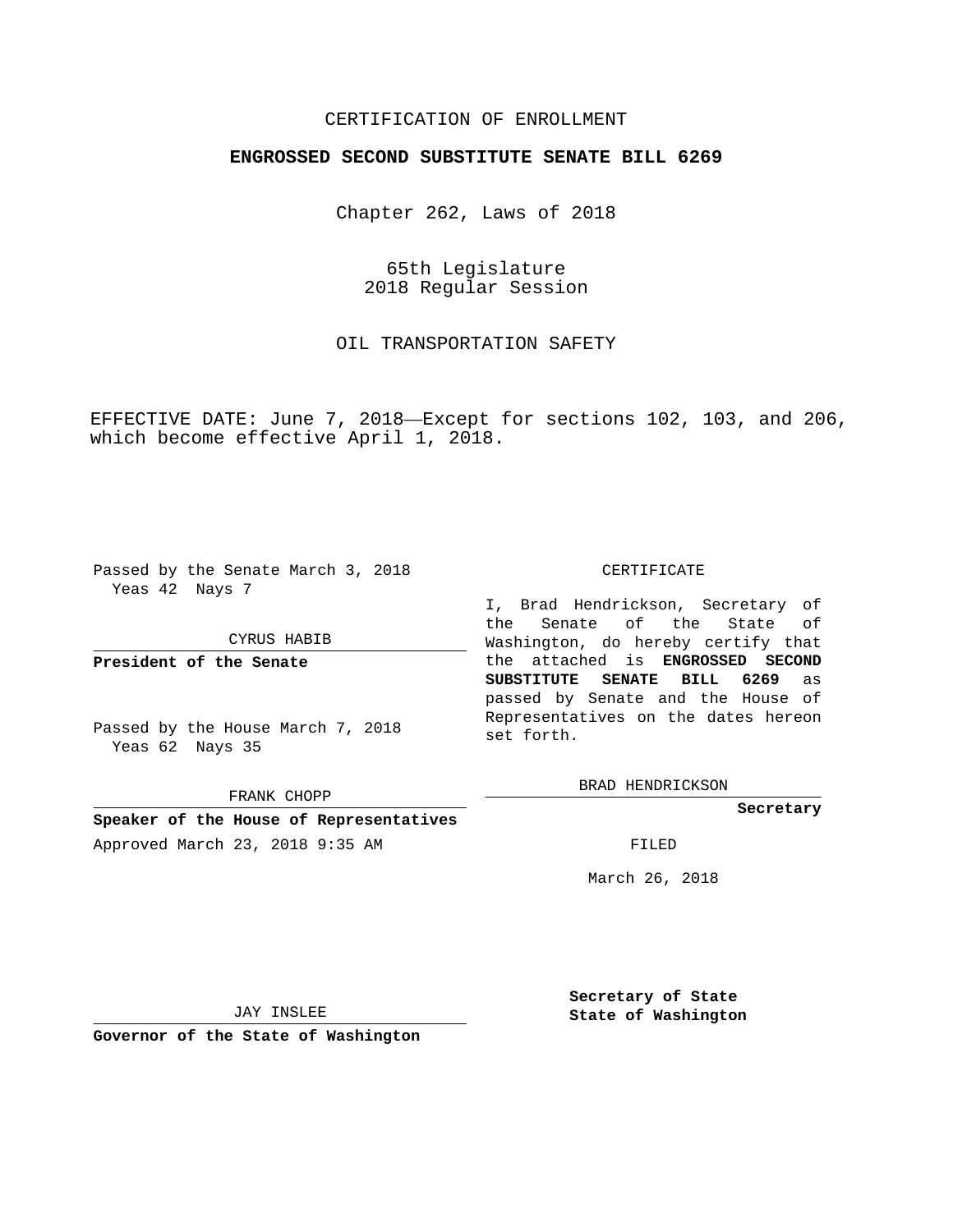### **ENGROSSED SECOND SUBSTITUTE SENATE BILL 6269**

Passed Legislature - 2018 Regular Session

## **State of Washington 65th Legislature 2018 Regular Session**

**By** Senate Ways & Means (originally sponsored by Senators Ranker, Rolfes, Carlyle, Darneille, Hasegawa, Pedersen, Conway, Keiser, Hunt, Frockt, Kuderer, Chase, Liias, and Saldaña; by request of Department of Ecology)

READ FIRST TIME 02/22/18.

 AN ACT Relating to strengthening oil transportation safety; amending RCW 82.23B.020, 88.46.060, 88.46.220, 88.46.167, 90.56.210, 90.56.240, and 90.56.569, reenacting and amending RCW 82.23B.010; adding new sections to chapter 88.46 RCW; adding new sections to chapter 90.56 RCW; creating new sections; providing an effective date; providing expiration dates; and declaring an emergency.

BE IT ENACTED BY THE LEGISLATURE OF THE STATE OF WASHINGTON:

# **PART 1 REVENUE**

NEW SECTION. **Sec. 101.** (1) The legislature finds that:

 (a) The 2004 legislature declared a zero spills goal for the state of Washington. When a spill occurs, there is severe and irreversible damage to the environment, human health, tribal and other cultural and historical resources, and the economy. Fish, orcas, wildlife habitats, shellfish beds, archaeologically sensitive areas, clean air, and public facilities are put at risk when spills 17 occur in the state of Washington.

 (b) The department of ecology's oil spill program faces a critical funding gap due to the lack of adequate revenue to fully fund the prevention and preparedness services required by state law,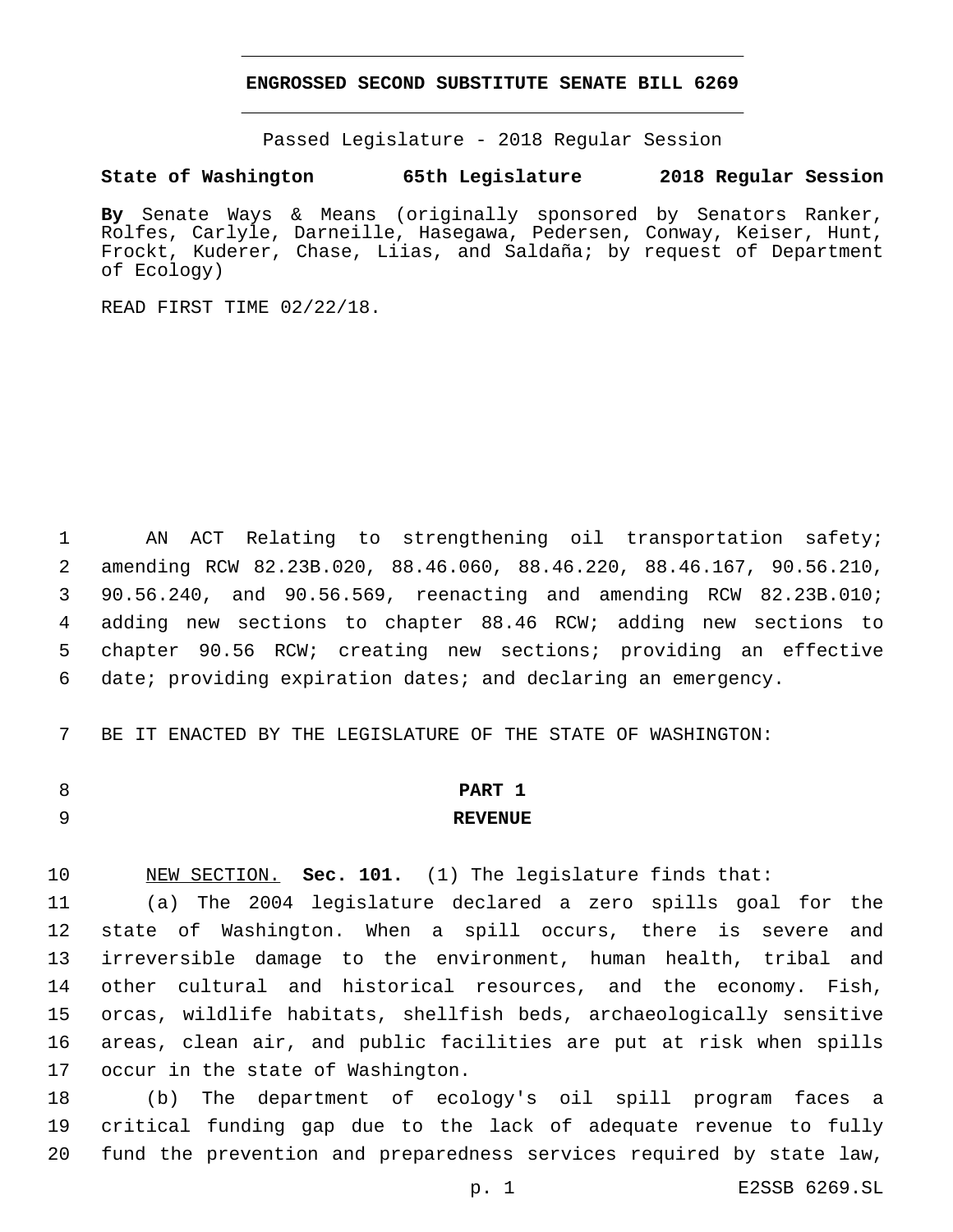including the 2015 oil transportation safety act. Moreover, the program has endured a decline in capacity and resources to fully utilize its existing authority for critical needs, like vessel inspections and developing spill response plans. Without an adequate investment in revenue, there will be a continued decline in required prevention and preparedness services, causing an increased risk of oil spills in the state of Washington and our shared waters with the 8 Canadian transboundary region.

 (c) While oil transported into the state by rail and tank vessels is taxed to fund the oil spill program's oil spill prevention and preparedness activities, a third method of transport, pipelines, currently is not taxed, despite it generating a sizeable oil spill 13 risk.

 (d) Some oils are inherently heavy and are likely to stay submerged in the water column or sink to the bottom of a water body. In addition, many oils, depending on their qualities, weathering, environmental factors, and method of discharge, may also submerge or sink in water. Oils that submerge or sink in water pose a substantial risk to the environment, human health, tribal and other cultural and historical resources, and the economy and are a significant challenge to cleanup. Oils are currently being transported by vessels, trains, and pipelines in large volumes in our state, with increased volumes of heavy oils being transported by vessel through our shared waters from Canada. As knowledge about how oils submerge or sink in water grows and technological advances to respond are developed, preventing 26 and preparing for these spills must be updated.

 (2) Therefore, the legislature intends to provide adequate revenue to fully fund prevention and preparedness services required by state law, as well as direct the department of ecology to specifically address the risks of oils submerging and sinking and more extensively coordinate with our Canadian partners in order to protect our state's economy and its shared resources.

 **Sec. 102.** RCW 82.23B.010 and 2015 c 274 s 13 are each reenacted 34 and amended to read as follows:

 The definitions in this section apply throughout this chapter 36 unless the context clearly requires otherwise.

 (1) "Barrel" means a unit of measurement of volume equal to forty-two United States gallons of crude oil or petroleum product.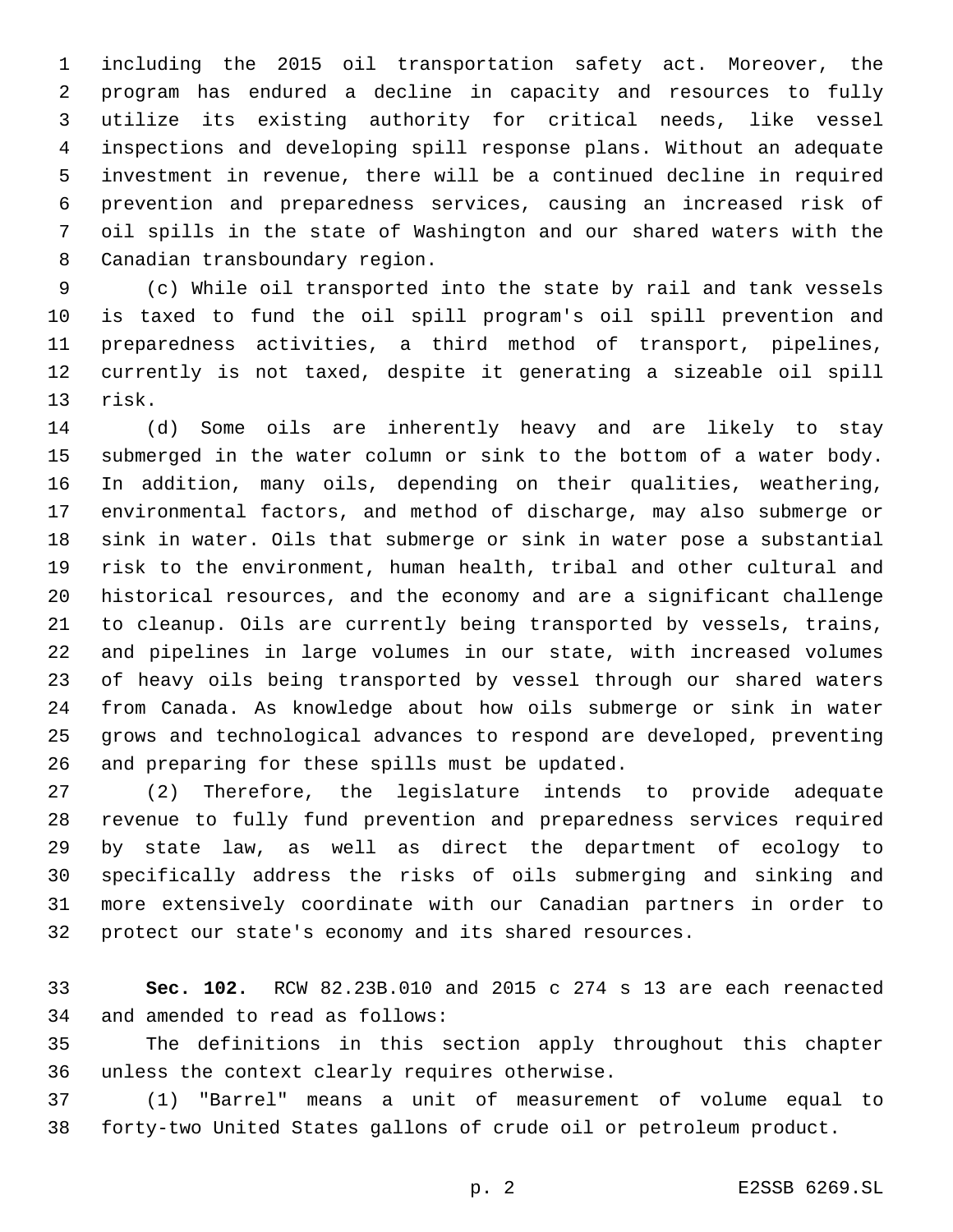(2) "Bulk oil terminal" means a facility of any kind, other than a waterborne vessel, that is used for transferring crude oil or 3 petroleum products from a tank car or pipeline.

 (3) "Crude oil" means any naturally occurring hydrocarbons coming from the earth that are liquid at twenty-five degrees Celsius and one atmosphere of pressure including, but not limited to, crude oil, bitumen and diluted bitumen, synthetic crude oil, and natural gas 8 well condensate.

(4) "Department" means the department of revenue.

 (5) "Marine terminal" means a facility of any kind, other than a waterborne vessel, that is used for transferring crude oil or petroleum products to or from a waterborne vessel or barge.

 (6) "Navigable waters" means those waters of the state and their adjoining shorelines that are subject to the ebb and flow of the 15 tide, including the Columbia and Snake rivers.

(7) "Person" has the meaning provided in RCW 82.04.030.

 (8) "Petroleum product" means any liquid hydrocarbons at atmospheric temperature and pressure that are the product of the fractionation, distillation, or other refining or processing of crude oil, and that are used as, useable as, or may be refined as a fuel or fuel blendstock, including but not limited to, gasoline, diesel fuel, aviation fuel, bunker fuel, and fuels containing a blend of alcohol 23 and petroleum.

 (9) "Pipeline" means an interstate or intrastate pipeline subject to regulation by the United States department of transportation under 26 49 C.F.R. Part 195 in effect on the effective date of this section, 27 through which oil moves in transportation, including line pipes, 28 valves, and other appurtenances connected to line pipes, pumping units, and fabricated assemblies associated with pumping units.

 (10) "Tank car" means a rail car, the body of which consists of a 31 tank for transporting liquids.

32 (( $(10)$ )) (11) "Taxpayer" means the person owning crude oil or petroleum products immediately after receipt of the same into the storage tanks of a marine or bulk oil terminal in this state and who 35 is liable for the taxes imposed by this chapter.

 ( $(\overline{+11})$ )  $(12)$  "Waterborne vessel or barge" means any ship, barge, or other watercraft capable of traveling on the navigable waters of this state and capable of transporting any crude oil or petroleum product in quantities of ten thousand gallons or more for purposes other than providing fuel for its motor or engine.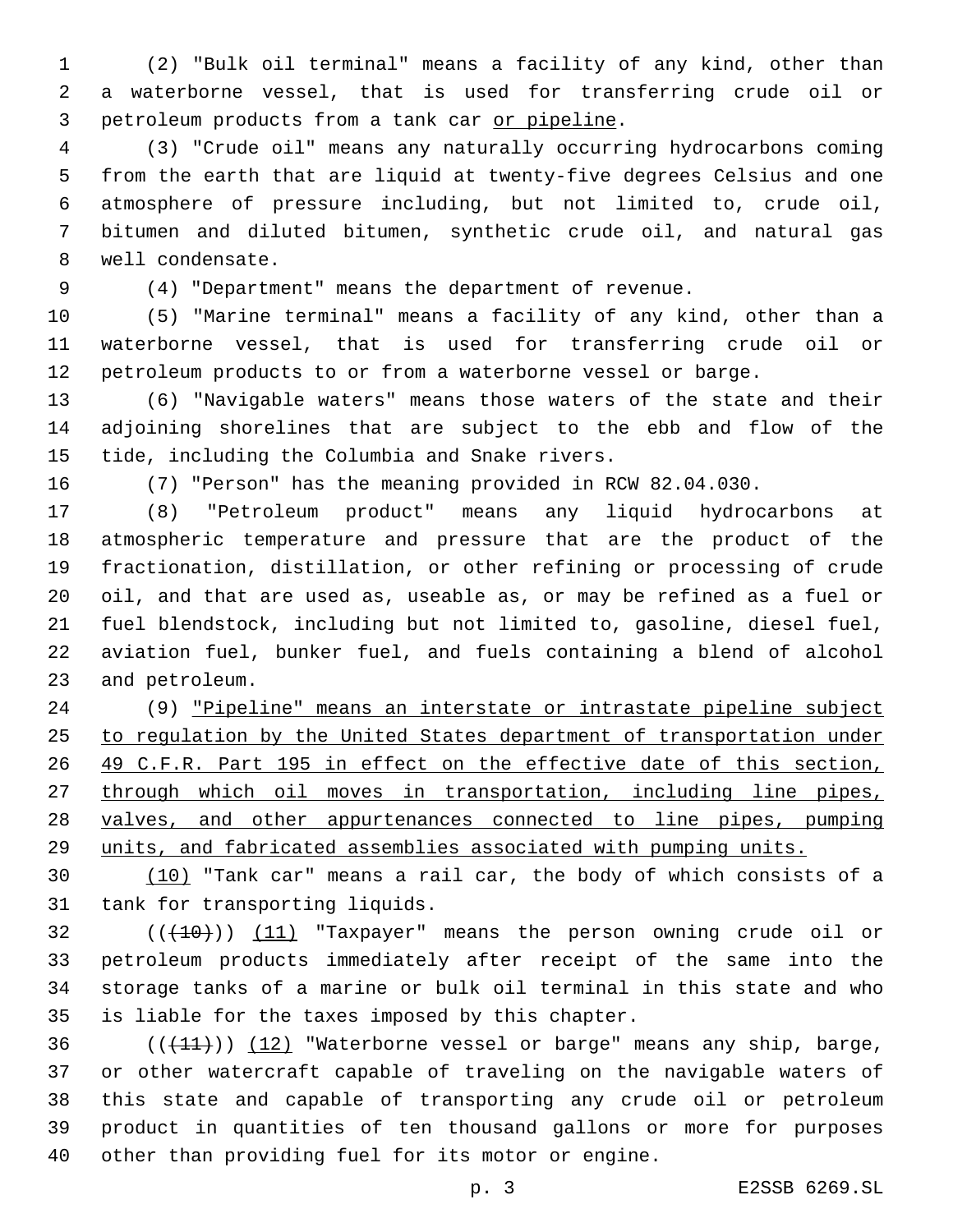**Sec. 103.** RCW 82.23B.020 and 2015 c 274 s 14 are each amended to 2 read as follows:

 (1) An oil spill response tax is imposed on the privilege of receiving: (a) Crude oil or petroleum products at a marine terminal within this state from a waterborne vessel or barge operating on the navigable waters of this state; or (b) crude oil or petroleum products at a bulk oil terminal within this state from a tank car or pipeline. The tax imposed in this section is levied upon the owner of the crude oil or petroleum products immediately after receipt of the same into the storage tanks of a marine or bulk oil terminal from a 11 tank car  $((eF))$ , pipeline, waterborne vessel, or barge at the rate of one cent per barrel of crude oil or petroleum product received.

 (2) In addition to the tax imposed in subsection (1) of this section, an oil spill administration tax is imposed on the privilege of receiving: (a) Crude oil or petroleum products at a marine terminal within this state from a waterborne vessel or barge operating on the navigable waters of this state; or (b) crude oil or petroleum products at a bulk oil terminal within this state from a 19 tank car or pipeline. The tax imposed in this section is levied upon the owner of the crude oil or petroleum products immediately after receipt of the same into the storage tanks of a marine or bulk oil 22 terminal from a tank car  $((\theta \cdot \hat{r}))$ , pipeline, waterborne vessel, or barge at the rate of four cents per barrel of crude oil or petroleum 24 product.

 (3) The taxes imposed by this chapter must be collected by the marine or bulk oil terminal operator from the taxpayer. If any person charged with collecting the taxes fails to bill the taxpayer for the taxes, or in the alternative has not notified the taxpayer in writing of the taxes imposed, or having collected the taxes, fails to pay them to the department in the manner prescribed by this chapter, whether such failure is the result of the person's own acts or the result of acts or conditions beyond the person's control, he or she, nevertheless, is personally liable to the state for the amount of the taxes. Payment of the taxes by the owner to a marine or bulk oil terminal operator relieves the owner from further liability for the 36 taxes.

 (4) Taxes collected under this chapter must be held in trust until paid to the department. Any person collecting the taxes who appropriates or converts the taxes collected is guilty of a gross misdemeanor if the money required to be collected is not available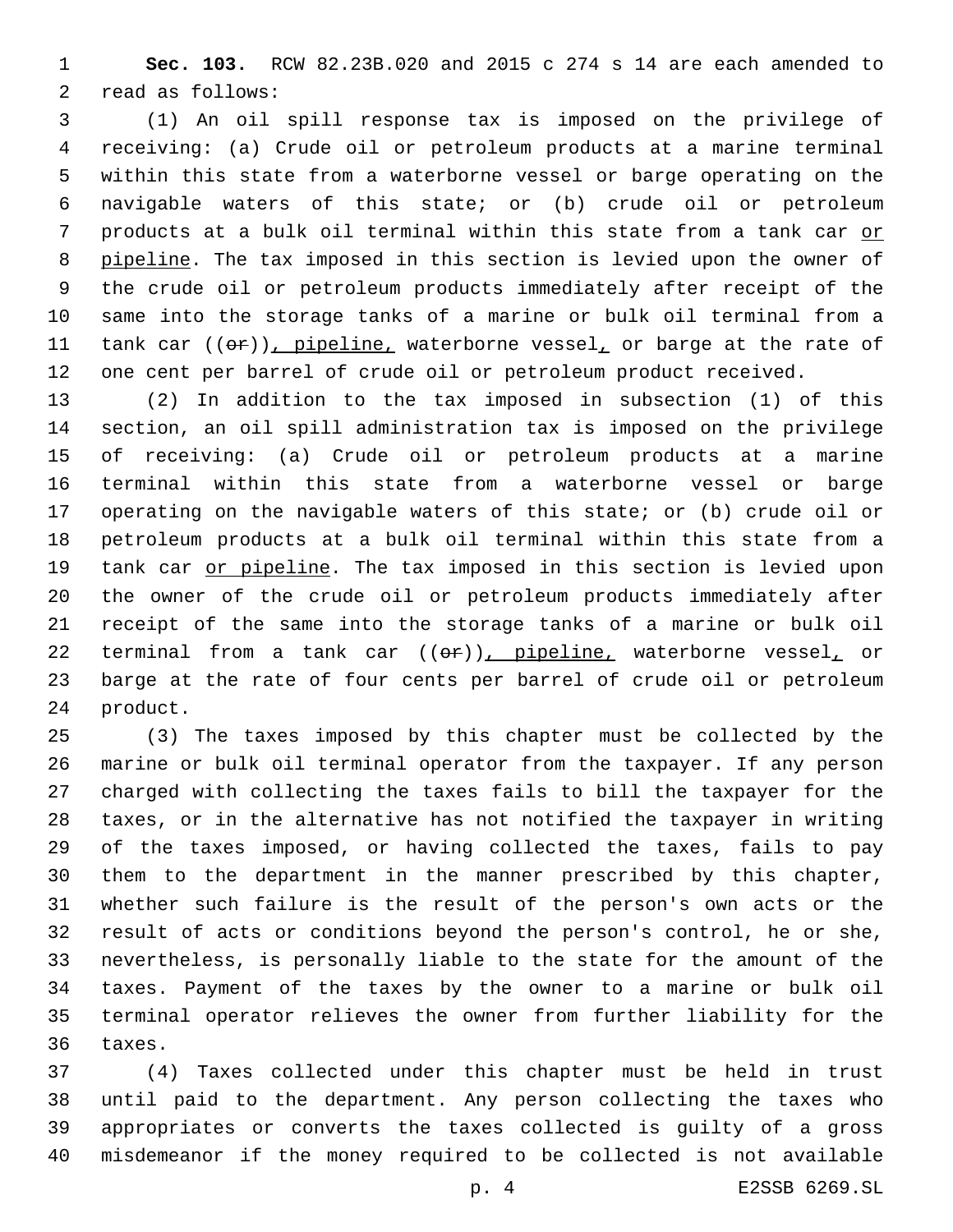for payment on the date payment is due. The taxes required by this chapter to be collected must be stated separately from other charges made by the marine or bulk oil terminal operator in any invoice or other statement of account provided to the taxpayer.

 (5) If a taxpayer fails to pay the taxes imposed by this chapter to the person charged with collection of the taxes and the person charged with collection fails to pay the taxes to the department, the department may, in its discretion, proceed directly against the 9 taxpayer for collection of the taxes.

 (6) The taxes are due from the marine or bulk oil terminal operator, along with reports and returns on forms prescribed by the department, within twenty-five days after the end of the month in 13 which the taxable activity occurs.

 (7) The amount of taxes, until paid by the taxpayer to the marine or bulk oil terminal operator or to the department, constitutes a debt from the taxpayer to the marine or bulk oil terminal operator. Any person required to collect the taxes under this chapter who, with intent to violate the provisions of this chapter, fails or refuses to do so as required and any taxpayer who refuses to pay any taxes due under this chapter, is guilty of a misdemeanor as provided in chapter 21 9A.20 RCW.

 (8) Upon prior approval of the department, the taxpayer may pay the taxes imposed by this chapter directly to the department. The department must give its approval for direct payment under this section whenever it appears, in the department's judgment, that direct payment will enhance the administration of the taxes imposed under this chapter. The department must provide by rule for the issuance of a direct payment certificate to any taxpayer qualifying for direct payment of the taxes. Good faith acceptance of a direct payment certificate by a terminal operator relieves the marine or bulk oil terminal operator from any liability for the collection or 32 payment of the taxes imposed under this chapter.

 (9)(a) All receipts from the tax imposed in subsection (1) of this section must be deposited into the state oil spill response 35  $account. ((A11))$ 

 (b) Beginning in fiscal year 2019 and each fiscal year 37 thereafter, the first two hundred thousand dollars of receipts from 38 the tax imposed in subsection (2) of this section (( $shall$ )) must be deposited into the military department active state service account created in RCW 38.40.220, and the remainder of the receipts from the

p. 5 E2SSB 6269.SL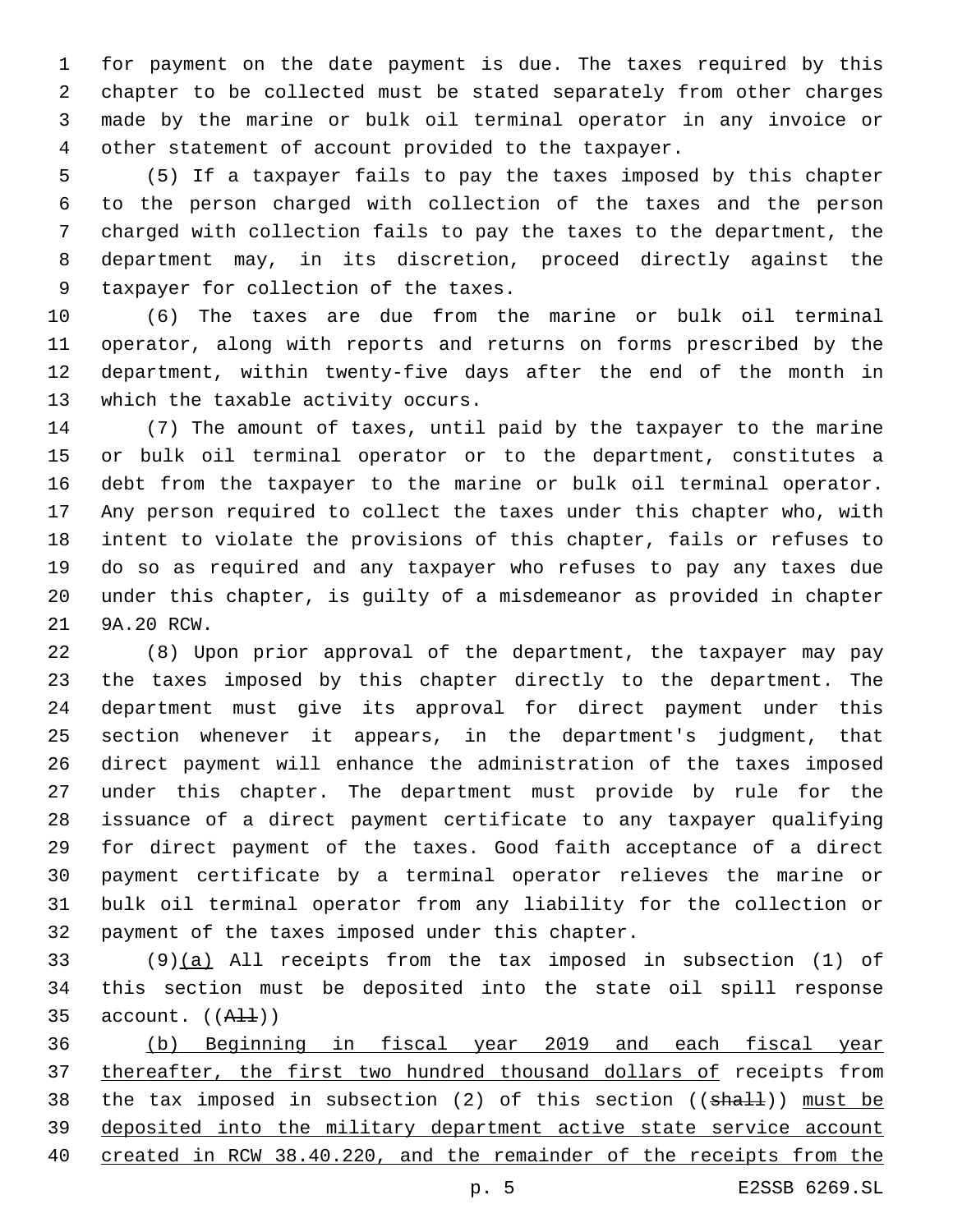tax imposed in subsection (2) of this section must be deposited into 2 the oil spill prevention account.

 (10) Within forty-five days after the end of each calendar quarter, the office of financial management must determine the balance of the oil spill response account as of the last day of that calendar quarter. Balance determinations by the office of financial management under this section are final and may not be used to challenge the validity of any tax imposed under this chapter. The office of financial management must promptly notify the departments of revenue and ecology of the account balance once a determination is made. For each subsequent calendar quarter, the tax imposed by subsection (1) of this section shall be imposed during the entire 13 calendar quarter unless:

 (a) Tax was imposed under subsection (1) of this section during the immediately preceding calendar quarter, and the most recent quarterly balance is more than nine million dollars; or

 (b) Tax was not imposed under subsection (1) of this section during the immediately preceding calendar quarter, and the most recent quarterly balance is more than eight million dollars.

 NEW SECTION. **Sec. 104.** The department of ecology shall provide a report to the legislature by July 1, 2020, on the following: (1) A description of activities conducted by the department's oil spill program that are expected to continue after fiscal year 2019, and activities that are not expected to continue after fiscal year 2019; (2) recommendations regarding potential sources of funding for the department's oil spill program; (3) recommendations regarding the allocation of funding from the taxes established in RCW 82.23B.020 among various state agencies, including whether funding should be discontinued or reduced for any agency; and (4) a forecast of the department's oil spill program funding needs after fiscal year 2019.

# **PART 2 VESSELS**

 **Sec. 201.** RCW 88.46.060 and 2011 c 122 s 6 are each amended to 34 read as follows:

 (1) Each covered vessel shall have a contingency plan for the containment and cleanup of oil spills from the covered vessel into the waters of the state and for the protection of fisheries and

p. 6 E2SSB 6269.SL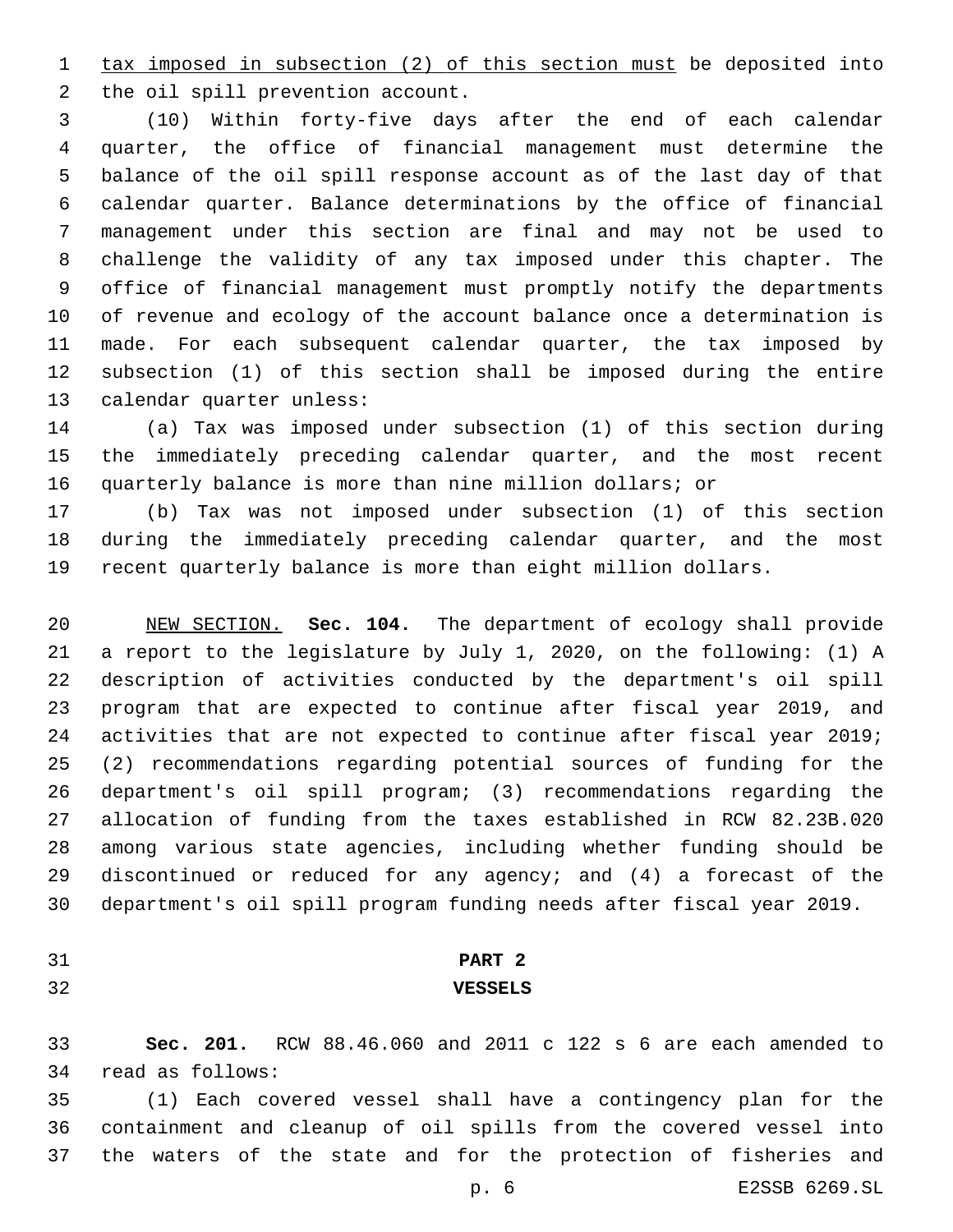wildlife, shellfish beds, natural resources, and public and private property from such spills. The department shall by rule adopt and periodically revise standards for the preparation of contingency plans. The department shall require contingency plans, at a minimum, 5 to meet the following standards:

 (a) Include full details of the method of response to spills of various sizes from any vessel which is covered by the plan;

 (b) Be designed to be capable in terms of personnel, materials, and equipment, of promptly and properly, to the maximum extent practicable, as defined by the department, removing oil and minimizing any damage to the environment resulting from a worst case 12 spill;

 (c) Provide a clear, precise, and detailed description of how the plan relates to and is integrated into relevant contingency plans which have been prepared by cooperatives, ports, regional entities, 16 the state, and the federal government;

 (d) Provide procedures for early detection of spills and timely notification of such spills to appropriate federal, state, and local authorities under applicable state and federal law;

 (e) State the number, training preparedness, and fitness of all dedicated, prepositioned personnel assigned to direct and implement 22 the plan;

 (f) Incorporate periodic training and drill programs consistent with this chapter to evaluate whether personnel and equipment provided under the plan are in a state of operational readiness at 26 all times;

 (g) Describe important features of the surrounding environment, including fish ((and)) habitat, water column species and subsurface resources, wildlife habitat, shellfish beds, environmentally and 30 archaeologically sensitive areas, and public facilities, that are: (i) Based on information documented in geographic response plans and area contingency plans, as required under RCW 90.56.210; or (ii) for areas without geographic response plans or area contingency plans, existing practices protecting these resources used for similar areas. The departments of ecology, fish and wildlife, natural resources, and archaeology and historic preservation, upon request, shall provide information that they have available to assist in preparing this description. The description of archaeologically sensitive areas shall not be required to be included in a contingency plan until it is reviewed and updated pursuant to subsection (9) of this section;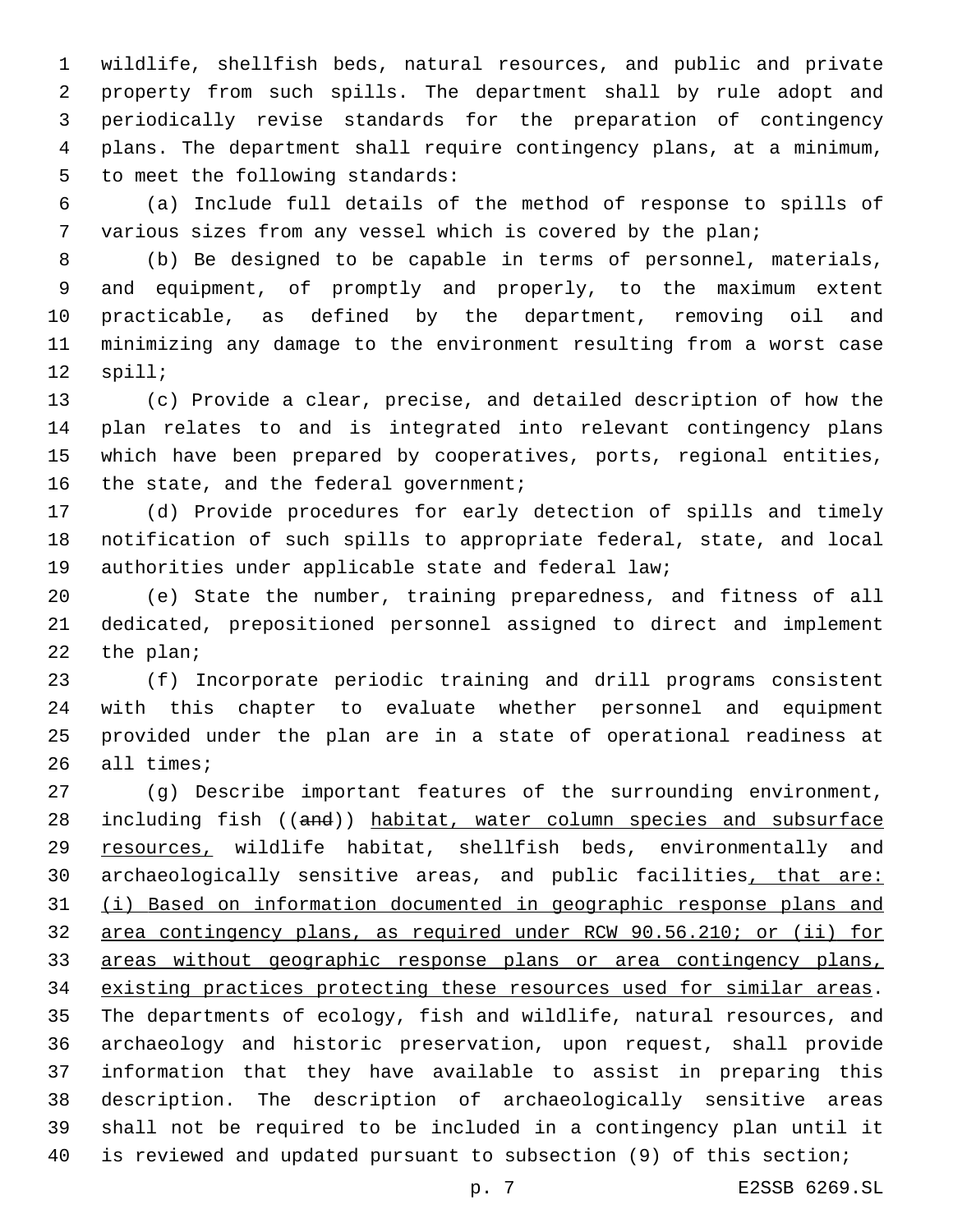(h) State the means of protecting and mitigating effects on the environment, including fish, shellfish, marine mammals, and other wildlife, and ensure that implementation of the plan does not pose unacceptable risks to the public or the environment;

 (i) Establish guidelines for the use of equipment by the crew of a vessel to minimize vessel damage, stop or reduce any spilling from the vessel, and, only when appropriate and only when vessel safety is 8 assured, contain and clean up the spilled oil;

 (j) Provide arrangements for the prepositioning of spill containment and cleanup equipment and trained personnel at strategic locations from which they can be deployed to the spill site to 12 promptly and properly remove the spilled oil;

 (k) Provide arrangements for enlisting the use of qualified and 14 trained cleanup personnel to implement the plan;

 (l) Provide for disposal of recovered spilled oil in accordance 16 with local, state, and federal laws;

 (m) Until a spill prevention plan has been submitted pursuant to RCW 88.46.040, state the measures that have been taken to reduce the likelihood that a spill will occur, including but not limited to, design and operation of a vessel, training of personnel, number of personnel, and backup systems designed to prevent a spill;

 (n) State the amount and type of equipment available to respond to a spill, where the equipment is located, and the extent to which 24 other contingency plans rely on the same equipment;

 (o) If the department has adopted rules permitting the use of dispersants, the circumstances, if any, and the manner for the application of the dispersants in conformance with the department's 28 rules;

 (p) Compliance with RCW 88.46.230 if the contingency plan is 30 submitted by an umbrella plan holder; and

 (q) Include any additional elements of contingency plans as 32 required by this chapter.

 (2) The owner or operator of a covered vessel must submit any required contingency plan updates to the department within the 35 timelines established by the department.

 (3)(a) The owner or operator of a tank vessel or of the facilities at which the vessel will be unloading its cargo, or a nonprofit corporation established for the purpose of oil spill response and contingency plan coverage and of which the owner or operator is a member, shall submit the contingency plan for the tank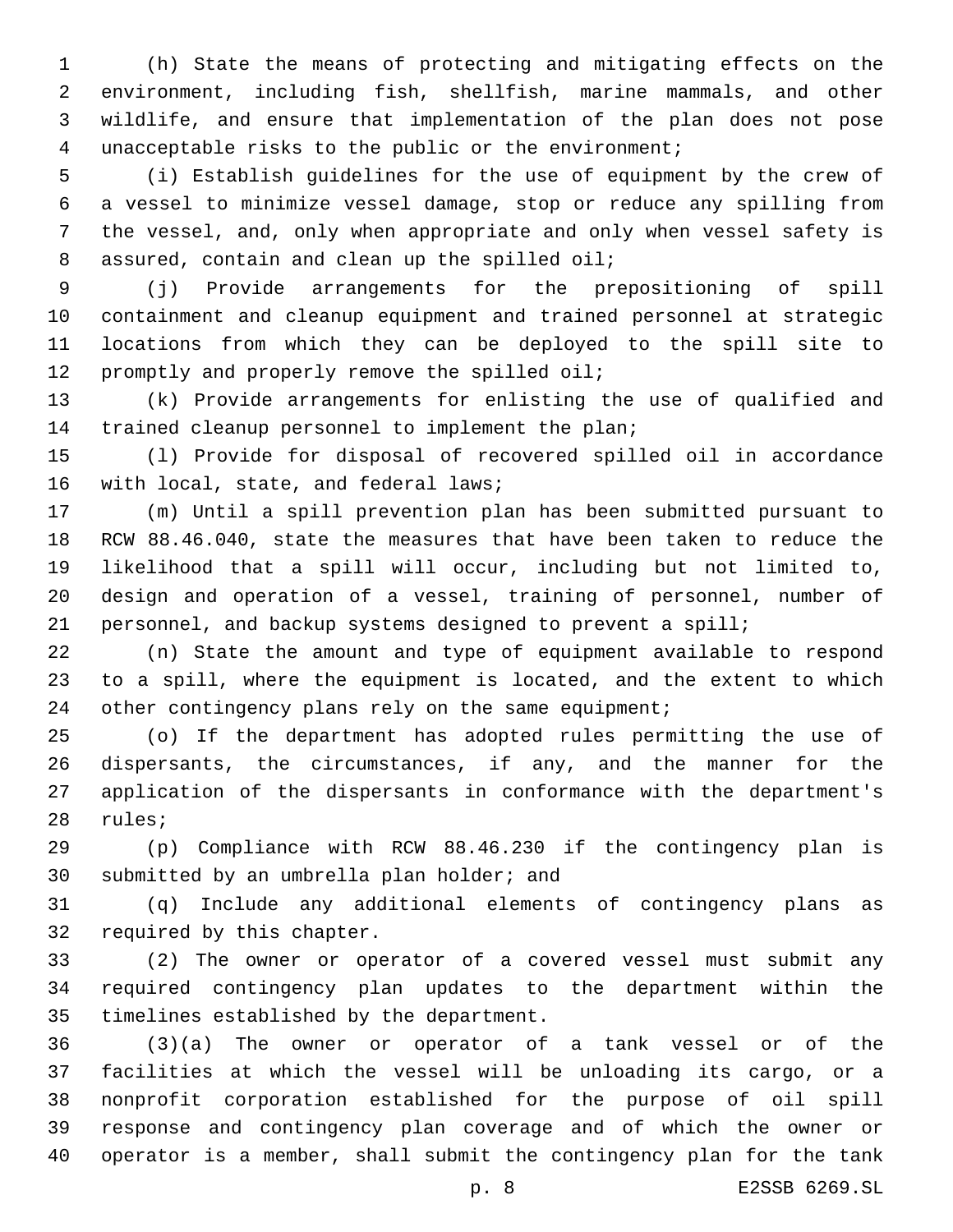vessel. Subject to conditions imposed by the department, the owner or operator of a facility may submit a single contingency plan for tank vessels of a particular class that will be unloading cargo at the 4 facility.

 (b) The contingency plan for a cargo vessel or passenger vessel may be submitted by the owner or operator of the cargo vessel or passenger vessel, by the agent for the vessel resident in this state, or by a nonprofit corporation established for the purpose of oil spill response and contingency plan coverage and of which the owner or operator is a member. Subject to conditions imposed by the department, the owner, operator, or agent may submit a single contingency plan for cargo vessels or passenger vessels of a 13 particular class.

 (c) A person who has contracted with a covered vessel to provide containment and cleanup services and who meets the standards established pursuant to RCW 90.56.240, may submit the plan for any covered vessel for which the person is contractually obligated to provide services. Subject to conditions imposed by the department, the person may submit a single plan for more than one covered vessel.

 (4) A contingency plan prepared for an agency of the federal government or another state that satisfies the requirements of this section and rules adopted by the department may be accepted by the department as a contingency plan under this section. The department shall ensure that to the greatest extent possible, requirements for contingency plans under this section are consistent with the requirements for contingency plans under federal law.

 (5) In reviewing the contingency plans required by this section, the department shall consider at least the following factors:

 (a) The adequacy of containment and cleanup equipment, personnel, communications equipment, notification procedures and call down lists, response time, and logistical arrangements for coordination and implementation of response efforts to remove oil spills promptly 33 and properly and to protect the environment;

 (b) The nature and amount of vessel traffic within the area 35 covered by the plan;

 (c) The volume and type of oil being transported within the area 37 covered by the plan;

 (d) The existence of navigational hazards within the area covered 39 by the plan;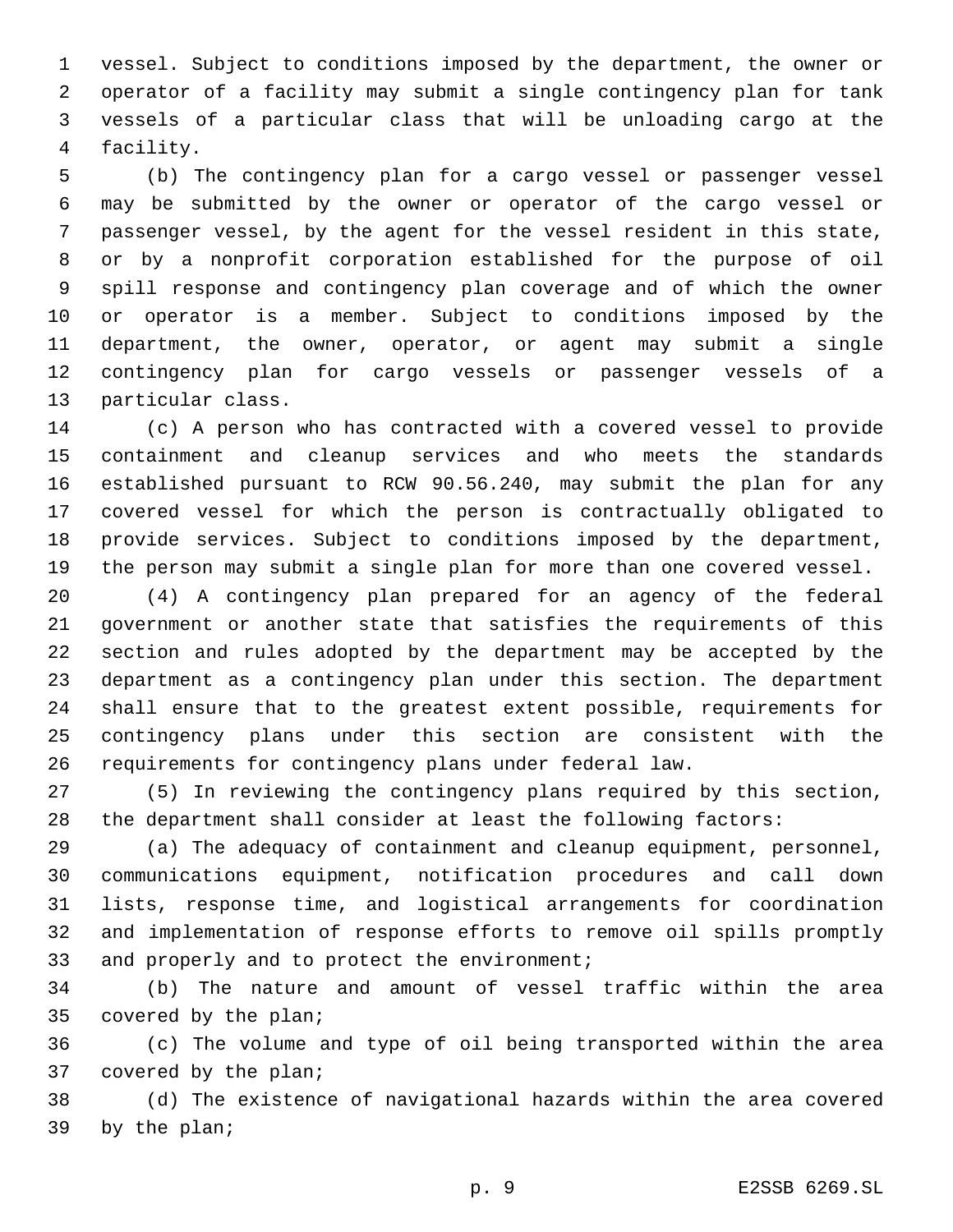(e) The history and circumstances surrounding prior spills of oil 2 within the area covered by the plan;

 (f) The sensitivity of fisheries and wildlife, shellfish beds, 4 and other natural resources within the area covered by the plan;

 (g) Relevant information on previous spills contained in on-scene coordinator reports prepared by the director; and6

 (h) The extent to which reasonable, cost-effective measures to prevent a likelihood that a spill will occur have been incorporated 9 into the plan.

 (6)(a) The department shall approve a contingency plan only if it determines that the plan meets the requirements of this section and that, if implemented, the plan is capable, in terms of personnel, materials, and equipment, of removing oil promptly and properly and 14 minimizing any damage to the environment.

 (b) The department must notify the plan holder in writing within sixty-five days of an initial or amended plan's submittal to the department as to whether the plan is disapproved, approved, or conditionally approved. If a plan is conditionally approved, the department must clearly describe each condition and specify a schedule for plan holders to submit required updates.

 (7) The approval of the contingency plan shall be valid for five years. Upon approval of a contingency plan, the department shall provide to the person submitting the plan a statement indicating that the plan has been approved, the vessels covered by the plan, and other information the department determines should be included.

 (8) An owner or operator of a covered vessel shall notify the department in writing immediately of any significant change of which it is aware affecting its contingency plan, including changes in any factor set forth in this section or in rules adopted by the department. The department may require the owner or operator to update a contingency plan as a result of these changes.

 (9) The department by rule shall require contingency plans to be reviewed, updated, if necessary, and resubmitted to the department at 34 least once every five years.

 (10) Approval of a contingency plan by the department does not constitute an express assurance regarding the adequacy of the plan nor constitute a defense to liability imposed under this chapter or 38 other state law.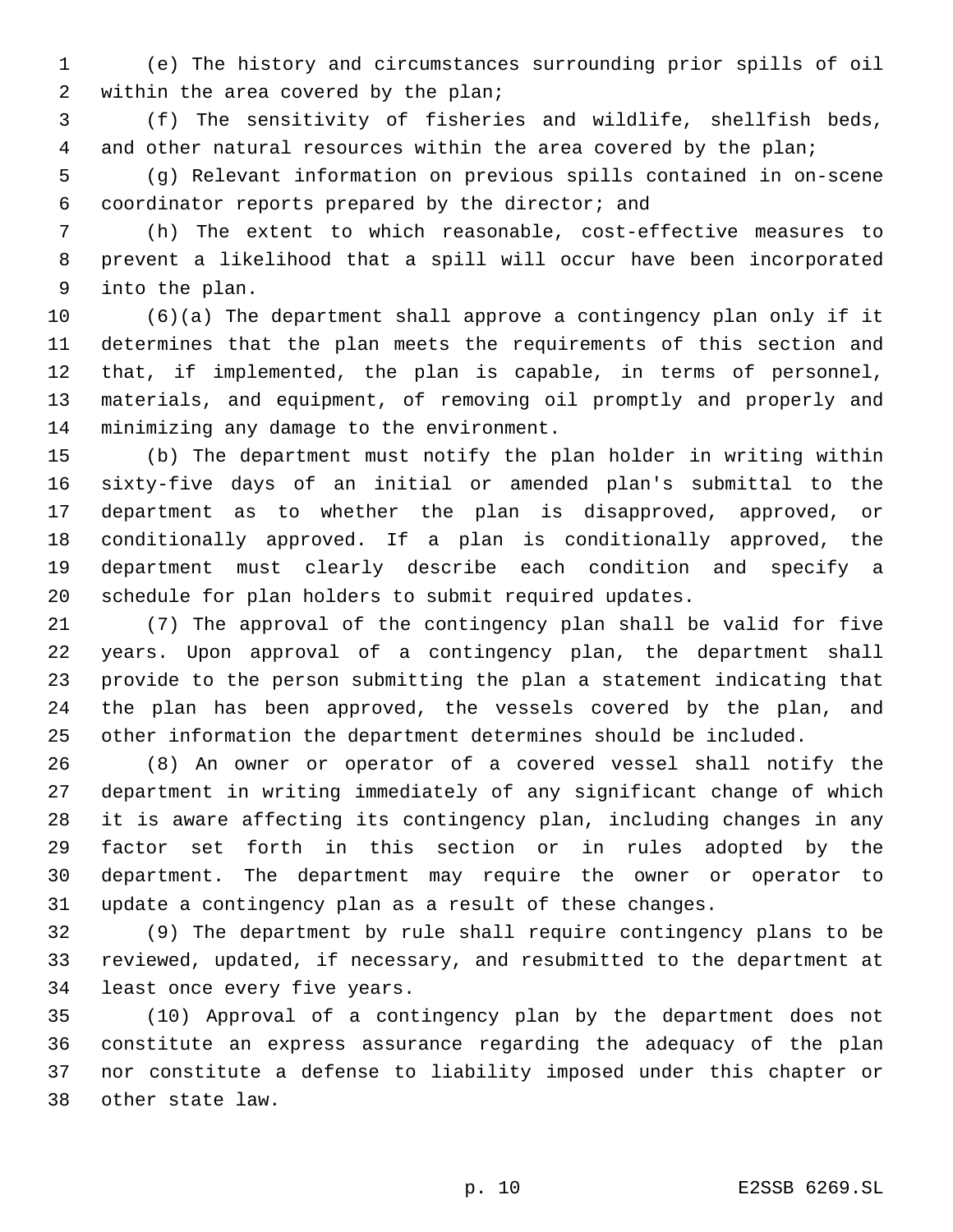NEW SECTION. **Sec. 202.** A new section is added to chapter 88.46 2 RCW to read as follows:

 By December 31, 2019, consistent with the authority under RCW 88.46.060, the department must update rules for contingency plans to 5 require:

 (1) Covered vessels to address situations where oils, depending on their qualities, weathering, environmental factors, and method of 8 discharge, may submerge or sink in water; and

 (2) Standards for best achievable protection for situations involving the oils in subsection (1) of this section.

 **Sec. 203.** RCW 88.46.220 and 2011 c 122 s 5 are each amended to 12 read as follows:

 (1) The department is responsible for requiring joint large-14 scale, multiple plan equipment deployment drills of ((tank)) covered vessels to determine the adequacy of the owner's or operator's compliance with the contingency plan requirements of this chapter. The department must order at least one drill as outlined in this 18 section every three years, which must address situations where oils, depending on their qualities, weathering, environmental factors, and method of discharge, may submerge or sink in water.

 (2) Drills required under this section must focus on, at a 22 minimum, the following:

 (a) The functional ability for multiple contingency plans to be simultaneously activated with the purpose of testing the ability for dedicated equipment and trained personnel cited in multiple contingency plans to be activated in a large scale spill; and

 (b) The operational readiness during both the first six hours of a spill and, at the department's discretion, over multiple 29 operational periods of response.

 (3) Drills required under this section may be incorporated into other drill requirements under this chapter to avoid increasing the number of drills and equipment deployments otherwise required.

 (4) Each successful drill conducted under this section may be considered by the department as a drill of the underlying contingency plan and credit may be awarded to the plan holder accordingly.

 (5) The department shall, when practicable, coordinate with applicable federal agencies, the state of Oregon, and the province of British Columbia to establish a drill incident command and to help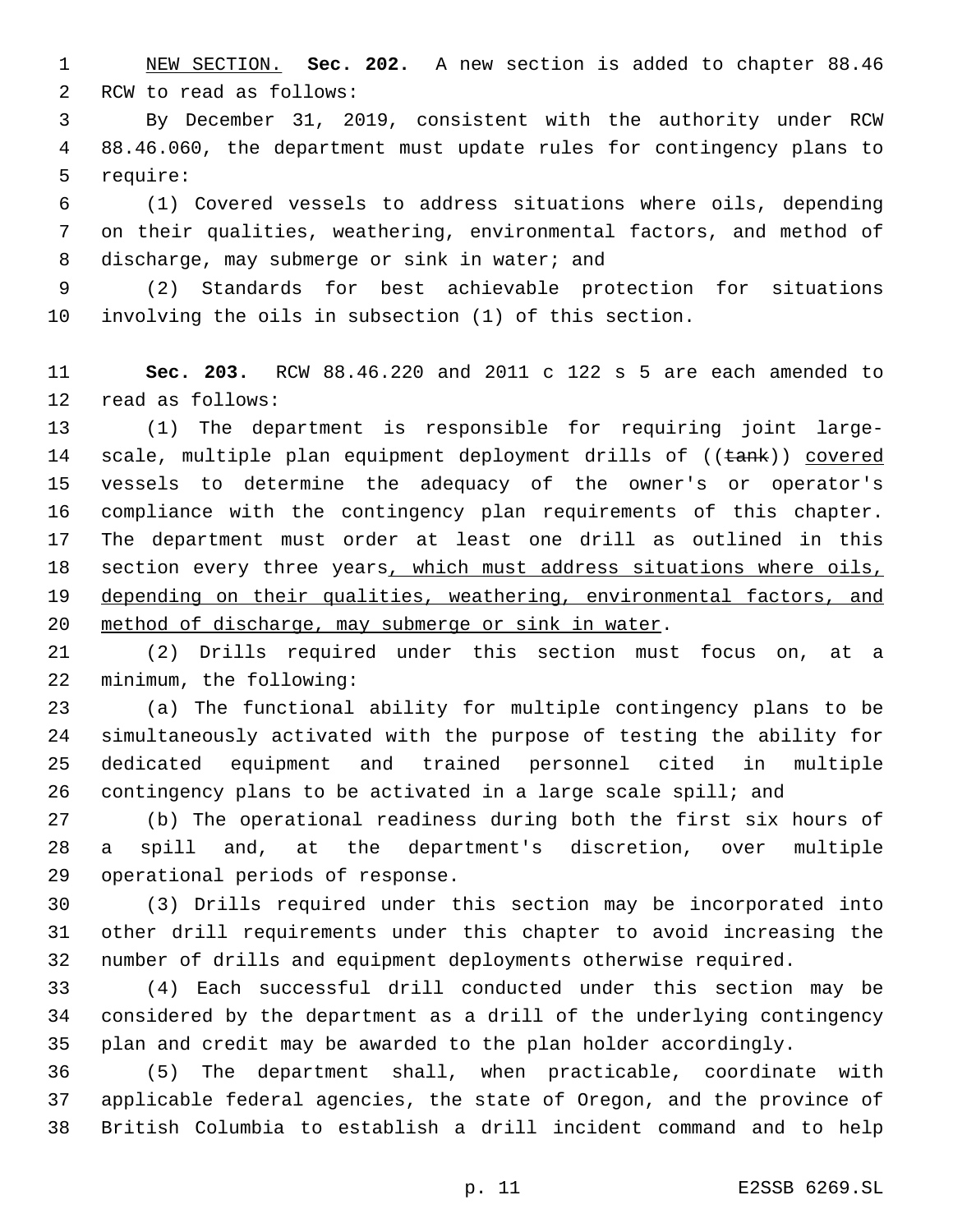ensure that lessons learned from the drills are evaluated with the goal of improving the underlying contingency plans.

 NEW SECTION. **Sec. 204.** A new section is added to chapter 88.46 4 RCW to read as follows:

 (1) The department must establish the Salish Sea shared waters forum to address common issues in the cross-boundary waterways between Washington state and British Columbia such as: Enhancing efforts to reduce oil spill risk; addressing navigational safety; and 9 promoting data sharing.

10 (2) The department must:

 (a) Coordinate with provincial and federal Canadian agencies when establishing the Salish Sea shared waters forum; and

 (b) Seek participation from stakeholders that, at minimum, includes representatives of the following: State, provincial, and federal governmental entities, regulated entities, environmental 16 organizations, tribes, and first nations.

 (3) The Salish Sea shared waters forum must meet at least once 18 per year to consider the following:

 (a) Gaps and conflicts in oil spill policies, regulations, and 20 laws;

 (b) Opportunities to reduce oil spill risk, including requiring tug escorts for oil tankers, articulated tug barges, and other 23 waterborne vessels or barges;

 (c) Enhancing oil spill prevention, preparedness, and response capacity; and

 (d) Whether an emergency response system in Haro Strait, Boundary Pass, and Rosario Strait, similar to the system implemented by the maritime industry pursuant to RCW 88.46.130, will decrease oil spill 29 risk and how to fund such a shared system.

 (4) The definitions in this subsection apply throughout this section unless the context clearly requires otherwise.

 (a) "Articulated tug barge" means a tank barge and a towing vessel joined by hinged or articulated fixed mechanical equipment affixed or connecting to the stern of the tank barge.

 (b) "Waterborne vessel or barge" means any ship, barge, or other watercraft capable of traveling on the navigable waters of this state and capable of transporting any crude oil or petroleum product in quantities of ten thousand gallons or more for purposes other than 39 providing fuel for its motor or engine.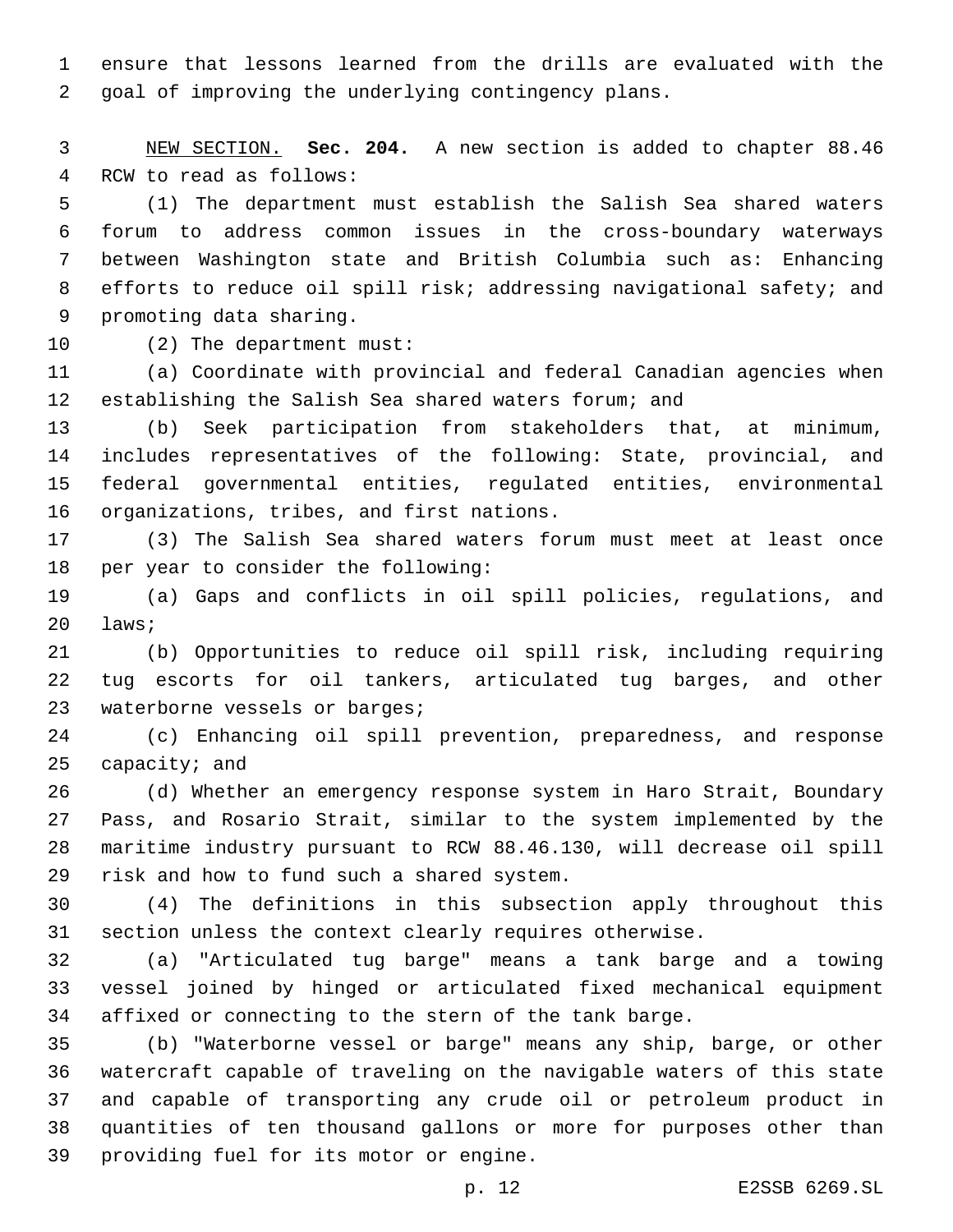1 (5) This section expires July 1, 2021.

 **Sec. 205.** RCW 88.46.167 and 2006 c 316 s 2 are each amended to 3 read as follows:

 In addition to other inspection authority provided for in this chapter and chapter 90.56 RCW, the department may conduct inspections of oil transfer operations regulated under RCW 88.46.160 or 88.46.165. The department must conduct specialized reviews and prioritize adding capacity for the inspection of oil transfer operations where oils, depending on their qualities, weathering, environmental factors, and method of discharge, may submerge or sink in water.

 NEW SECTION. **Sec. 206.** (1)(a) The department of ecology, in consultation with the Puget Sound partnership and the pilotage commission, must complete a report of vessel traffic and vessel traffic safety within the Strait of Juan de Fuca, Puget Sound area that includes the San Juan archipelago, its connected waterways, Haro Strait, Boundary Pass, Rosario Strait, and the waters south of Admiralty Inlet. A draft report, including recommendations, must be completed and submitted, consistent with RCW 43.01.036, to the legislature by December 1, 2018. The final report must be completed and submitted to the legislature by June 30, 2019.

 (b) In conducting the evaluation to produce the report, the department of ecology must rely only on existing current vessel traffic risk assessments and other available studies, consult with the United States coast guard, maritime experts, including representatives of covered vessels, onshore and offshore facilities, environmental organizations, tribes, commercial and noncommercial fishers, recreational resource users, provincial experts, representatives of the Salish Sea shared waters forum established in section 204 of this act, and other appropriate entities.

 (2) The report completed under subsection (1) of this section 32 must include an assessment and evaluation of:

 (a) Worldwide incident and spill data for articulated tug barges 34 and other towed waterborne vessels or barges;

(b) Transport of bitumen and diluted bitumen;

36 (c) Emerging trends in vessel traffic;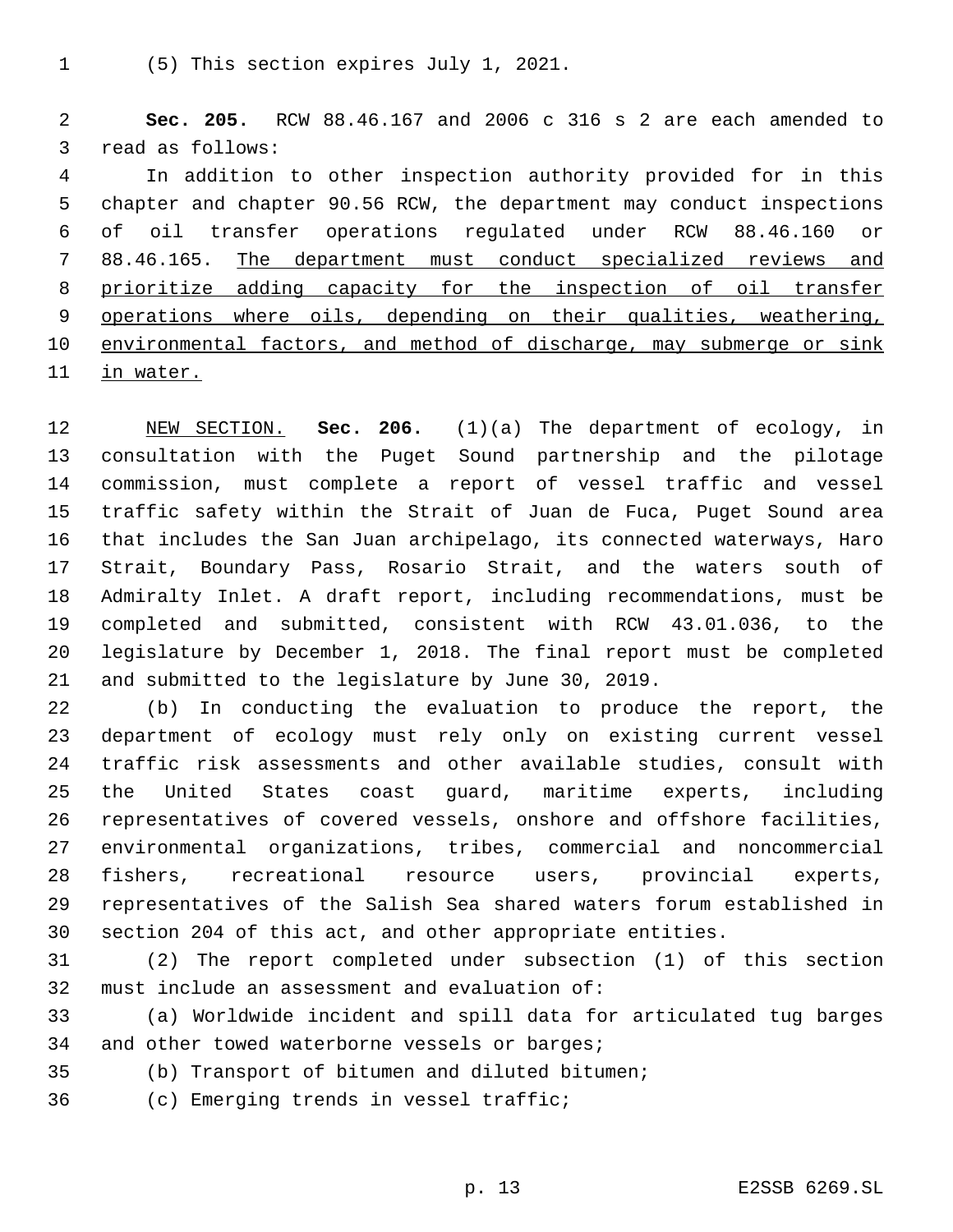(d) Tug escorts for oil tankers, articulated tug barges, and other towed waterborne vessels or barges, including a review of 3 requirements in California and Alaska;

 (e) Requirements for tug capabilities to ensure safe escort of 5 vessels, including manning and pilotage needs;

 (f) An emergency response system in Haro Strait, Boundary Pass, and Rosario Strait, similar to the system implemented by the maritime 8 industry pursuant to RCW 88.46.130;

 (g) The differences between locations and navigational 10 requirements for vessels transporting petroleum;

 (h) The economic impact of proposals for tug escorts and 12 limitations on vessel size; and

 (i) Situations, where oils, depending on their qualities, weathering, environmental factors, and method of discharge, may 15 submerge or sink in water.

 (3) The report required under subsection (1) of this section must 17 include recommendations for:

(a) Vessel traffic management and vessel traffic safety; and

(b) The viability of the following in reducing oil spill risk:

 (i) Tug escorts for oil tankers, articulated tug barges, and other towed waterborne vessels or barges. If tug escorts are determined in this assessment to reduce oil spill risk, the department of ecology must recommend specific requirements and 24 capabilities for tug escorts;

 (ii) An emergency response system in Haro Strait, Boundary Pass, and Rosario Strait, similar to the system implemented by the maritime industry pursuant to RCW 88.46.130. If the department of ecology determines such a system will decrease oil spill risk, it must also 29 recommend an action plan to implement it.

 (4) The definitions in this subsection apply throughout this section unless the context clearly requires otherwise.

 (a) "Articulated tug barge" means a tank barge and a towing vessel joined by hinged or articulated fixed mechanical equipment affixed or connecting to the stern of the tank barge.

 (b) "Waterborne vessel or barge" means any ship, barge, or other watercraft capable of traveling on the navigable waters of this state and capable of transporting any crude oil or petroleum product in quantities of ten thousand gallons or more for purposes other than 39 providing fuel for its motor or engine.

40 (5) This section expires June 30, 2019.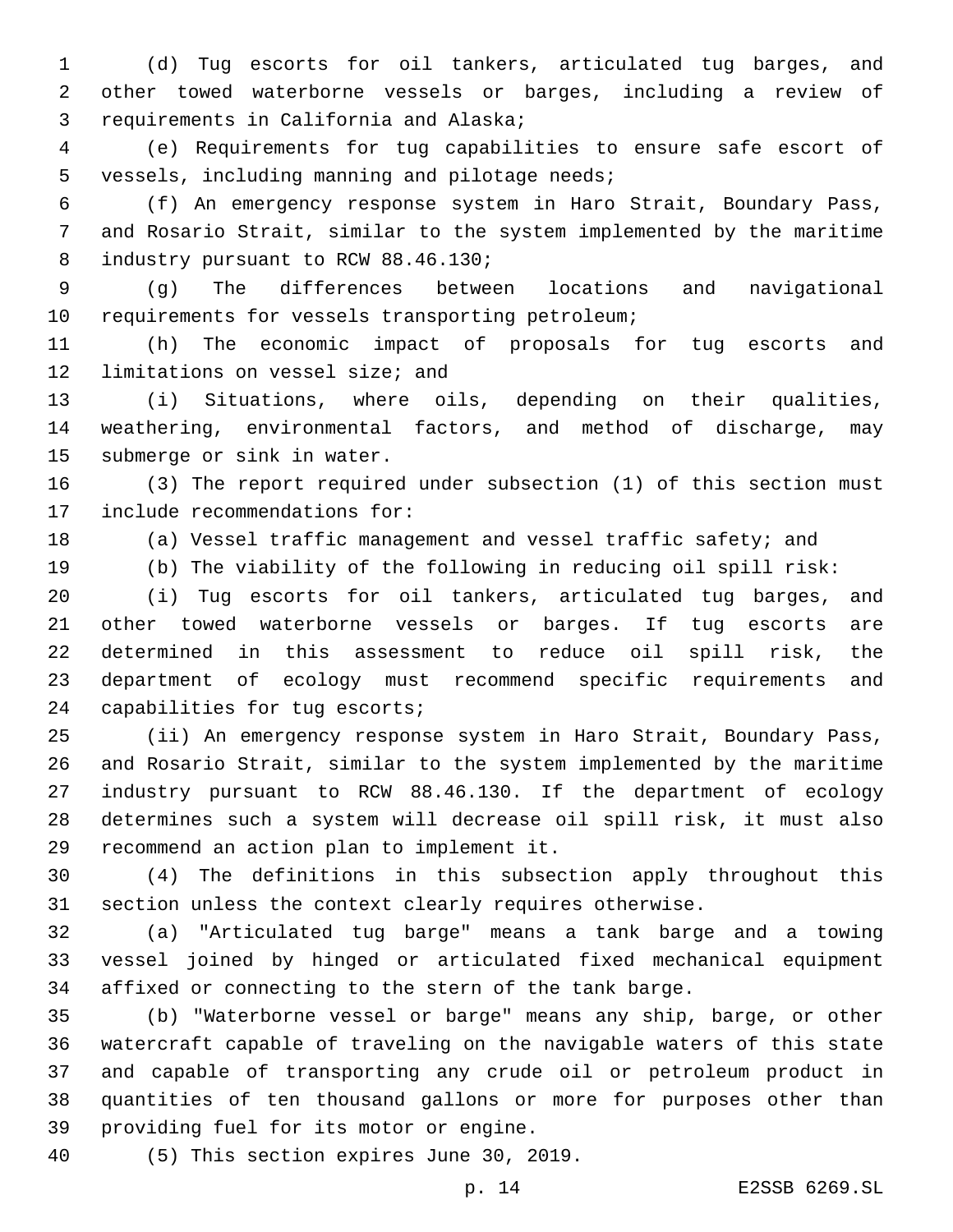#### **PART 3**

## **FACILITIES, GEOGRAPHIC RESPONSE PLANS, AND SPILL MANAGEMENT TEAMS**

 **Sec. 301.** RCW 90.56.210 and 2017 c 239 s 1 are each amended to 4 read as follows:

 (1) Each onshore and offshore facility shall have a contingency plan for the containment and cleanup of oil spills from the facility into the waters of the state and for the protection of fisheries and wildlife, shellfish beds, natural resources, and public and private property from such spills. The department shall by rule adopt and periodically revise standards for the preparation of contingency plans. The department shall require contingency plans, at a minimum, 12 to meet the following standards:

 (a) Include full details of the method of response to spills of 14 various sizes from any facility which is covered by the plan;

 (b) Be designed to be capable in terms of personnel, materials, and equipment, of promptly and properly, to the maximum extent practicable, as defined by the department removing oil and minimizing 18 any damage to the environment resulting from a worst case spill;

 (c) Provide a clear, precise, and detailed description of how the plan relates to and is integrated into relevant contingency plans which have been prepared by cooperatives, ports, regional entities, 22 the state, and the federal government;

 (d) Provide procedures for early detection of oil spills and timely notification of such spills to appropriate federal, state, and local authorities under applicable state and federal law;

 (e) State the number, training preparedness, and fitness of all dedicated, prepositioned personnel assigned to direct and implement 28 the plan;

 (f) Incorporate periodic training and drill programs to evaluate whether personnel and equipment provided under the plan are in a 31 state of operational readiness at all times;

 (g) Describe important features of the surrounding environment, including fish ((and)) habitat, water column species and subsurface 34 resources, wildlife habitat, shellfish beds, environmentally and 35 archaeologically sensitive areas, and public facilities, that are: (i) Based on information documented in geographic response plans and area contingency plans, as required under RCW 90.56.210; or (ii) for areas without geographic response plans or area contingency plans, existing practices protecting these resources used for similar areas.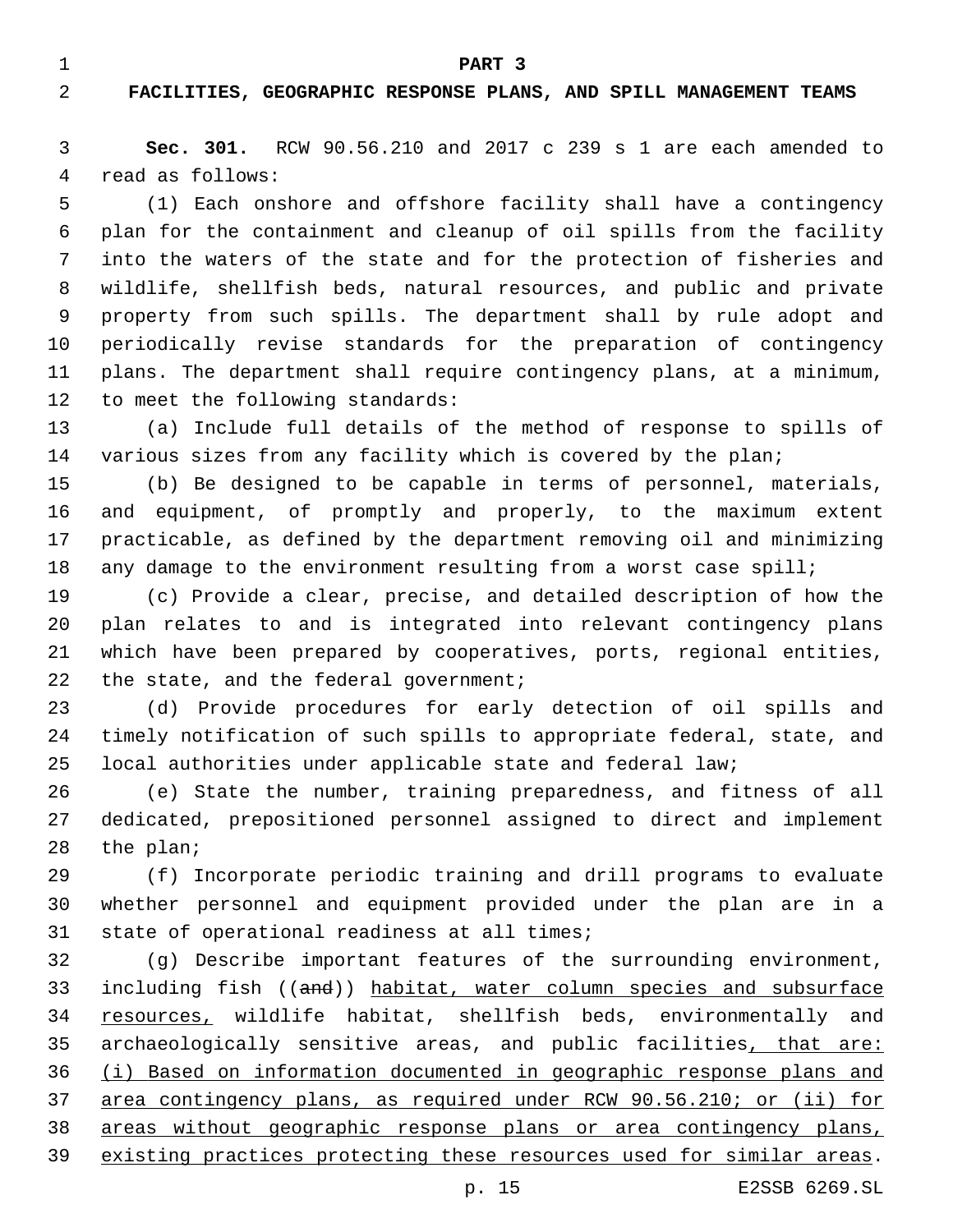The departments of ecology, fish and wildlife, and natural resources, and the department of archaeology and historic preservation, upon request, shall provide information that they have available to assist in preparing this description. The description of archaeologically sensitive areas shall not be required to be included in a contingency plan until it is reviewed and updated pursuant to subsection (9) of 7 this section;

 (h) State the means of protecting and mitigating effects on the environment, including fish, shellfish, marine mammals, and other wildlife, and ensure that implementation of the plan does not pose 11 unacceptable risks to the public or the environment;

 (i) Provide arrangements for the prepositioning of oil spill containment and cleanup equipment and trained personnel at strategic locations from which they can be deployed to the spill site to 15 promptly and properly remove the spilled oil;

 (j) Provide arrangements for enlisting the use of qualified and 17 trained cleanup personnel to implement the plan;

 (k) Provide for disposal of recovered spilled oil in accordance 19 with local, state, and federal laws;

 (l) Until a spill prevention plan has been submitted pursuant to RCW 90.56.200, state the measures that have been taken to reduce the likelihood that a spill will occur, including but not limited to, design and operation of a facility, training of personnel, number of 24 personnel, and backup systems designed to prevent a spill;

 (m) State the amount and type of equipment available to respond to a spill, where the equipment is located, and the extent to which 27 other contingency plans rely on the same equipment; and

 (n) If the department has adopted rules permitting the use of dispersants, the circumstances, if any, and the manner for the application of the dispersants in conformance with the department's 31 rules.

 (2)(a) The following shall submit contingency plans to the department within six months after the department adopts rules establishing standards for contingency plans under subsection (1) of 35 this section:

 (i) Onshore facilities capable of storing one million gallons or 37 more of oil; and

38 (ii) Offshore facilities.

 (b) Contingency plans for all other onshore and offshore facilities shall be submitted to the department within eighteen

p. 16 E2SSB 6269.SL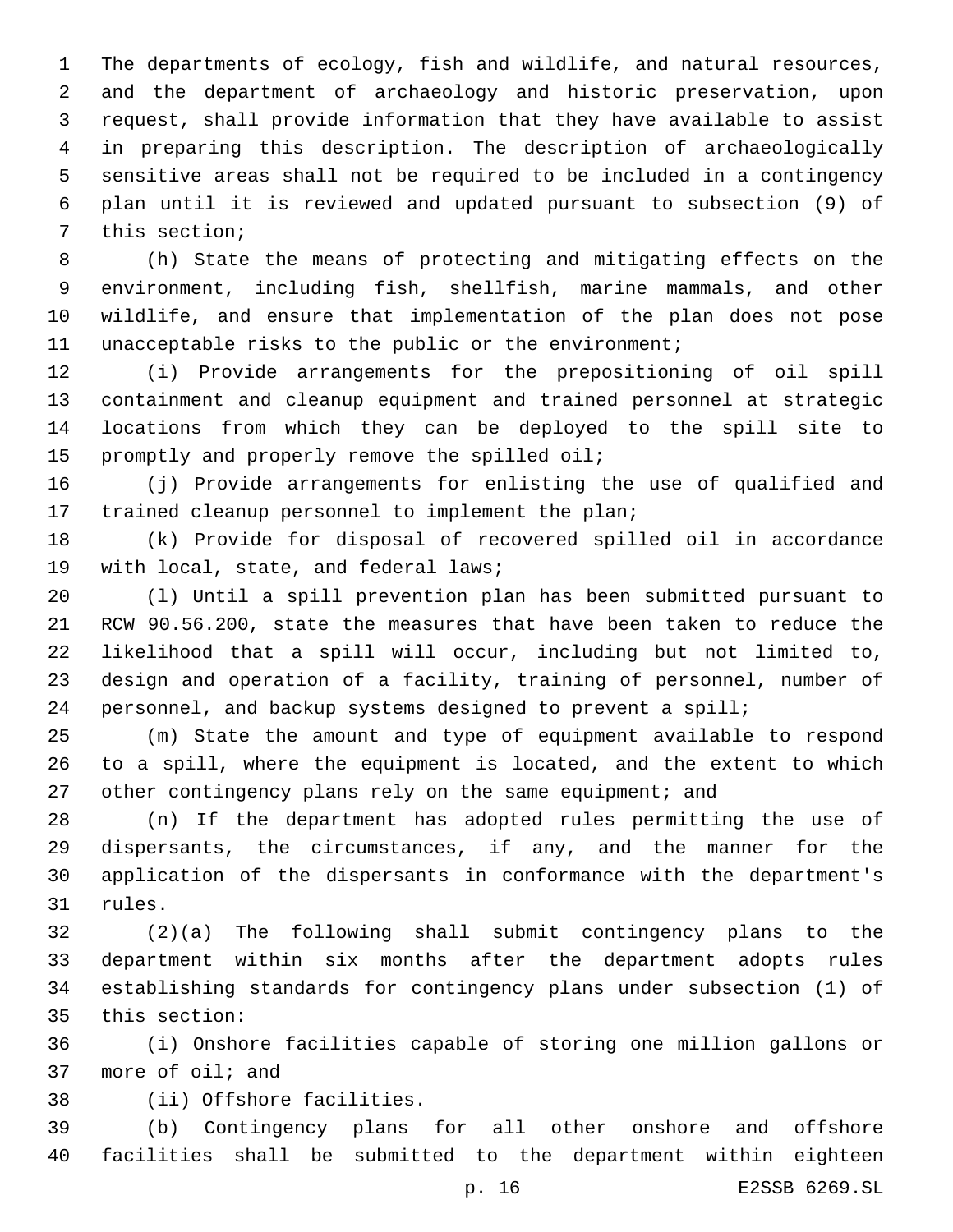months after the department has adopted rules under subsection (1) of this section. The department may adopt a schedule for submission of plans within the eighteen-month period.3

 (3)(a) The department by rule shall determine the contingency plan requirements for railroads transporting oil in bulk.

 (b) For class III railroads transporting oil in bulk that is not crude oil in an amount of forty-nine or more tank car loads per year, the rules adopted under this subsection may not require contingency 9 plans to include:

(i) Contracted access to oil spill response equipment; or

 (ii) The completion of more than a total of one basic table-top drill every three years to test the contingency plans.

 (c) For class III railroads transporting oil in bulk that is not crude oil in an amount less than forty-nine tank car loads per year, rules adopted under this subsection may only require railroads to submit a basic contingency plan to the department. A basic contingency plan filed under this subsection (3)(c) must be limited 18 to requiring the class III railroads to:

 (i) Keep documentation of the basic contingency plan on file with the department at the plan holder's principal place of business and 21 at dispatcher field offices of the railroad;

 (ii) Identify and include contact information for the chain of command and other personnel, including employees or spill response contractors, who will be involved in the railroad's response in the 25 event of a spill;

 (iii) Include information related to the relevant accident insurance carried by the railroad and provide a certificate of 28 insurance upon request;

 (iv) Develop a field document for use by personnel involved in oil handling operations that includes time-critical information regarding basic contingency plan procedures to be used in the initial 32 response to a spill or a threatened spill; and

(v) Annually review the plan for accuracy.33

 (d) Federal oil spill response plans created pursuant to 33 U.S.C. Sec. 1321 may be submitted in lieu of contingency plans by a class III railroad transporting oil in bulk that is not crude oil.

 (e) For the purposes of this section, "class III railroad" has the same meaning as defined by the United States surface 39 transportation board as of January 1, 2017.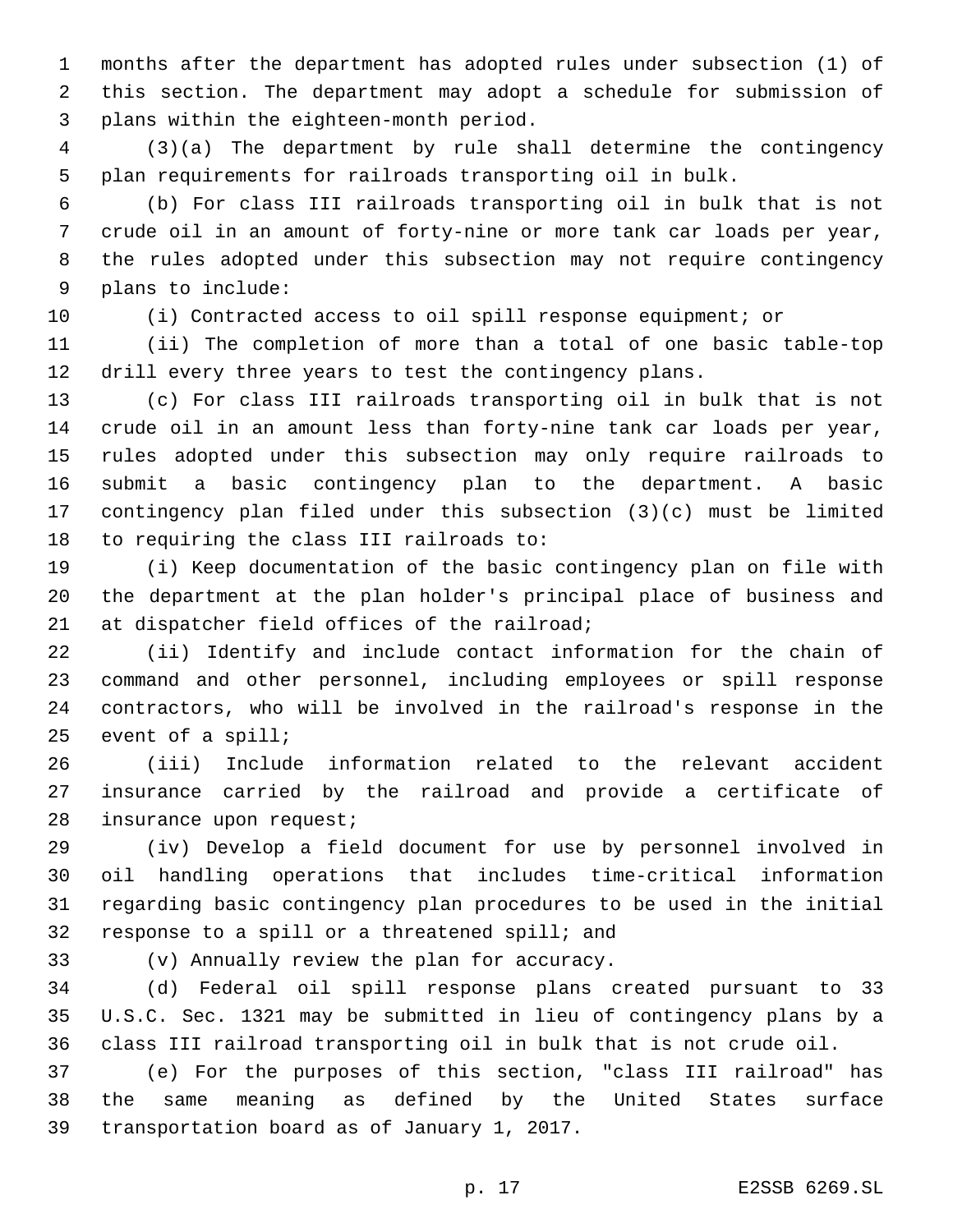(4)(a) The owner or operator of a facility shall submit the 2 contingency plan for the facility.

 (b) A person who has contracted with a facility to provide containment and cleanup services and who meets the standards established pursuant to RCW 90.56.240, may submit the plan for any facility for which the person is contractually obligated to provide services. Subject to conditions imposed by the department, the person may submit a single plan for more than one facility.

 (5) A contingency plan prepared for an agency of the federal government or another state that satisfies the requirements of this section and rules adopted by the department may be accepted by the department as a contingency plan under this section. The department shall ensure that to the greatest extent possible, requirements for contingency plans under this section are consistent with the requirements for contingency plans under federal law.

 (6) In reviewing the contingency plans required by this section, the department shall consider at least the following factors:

 (a) The adequacy of containment and cleanup equipment, personnel, communications equipment, notification procedures and call down lists, response time, and logistical arrangements for coordination and implementation of response efforts to remove oil spills promptly 22 and properly and to protect the environment;

 (b) The nature and amount of vessel traffic within the area 24 covered by the plan;

 (c) The volume and type of oil being transported within the area 26 covered by the plan;

 (d) The existence of navigational hazards within the area covered 28 by the plan;

 (e) The history and circumstances surrounding prior spills of oil 30 within the area covered by the plan;

 (f) The sensitivity of fisheries, shellfish beds, and wildlife 32 and other natural resources within the area covered by the plan;

 (g) Relevant information on previous spills contained in on-scene coordinator reports prepared by the department; and

 (h) The extent to which reasonable, cost-effective measures to prevent a likelihood that a spill will occur have been incorporated 37 into the plan.

 (7) The department shall approve a contingency plan only if it determines that the plan meets the requirements of this section and that, if implemented, the plan is capable, in terms of personnel,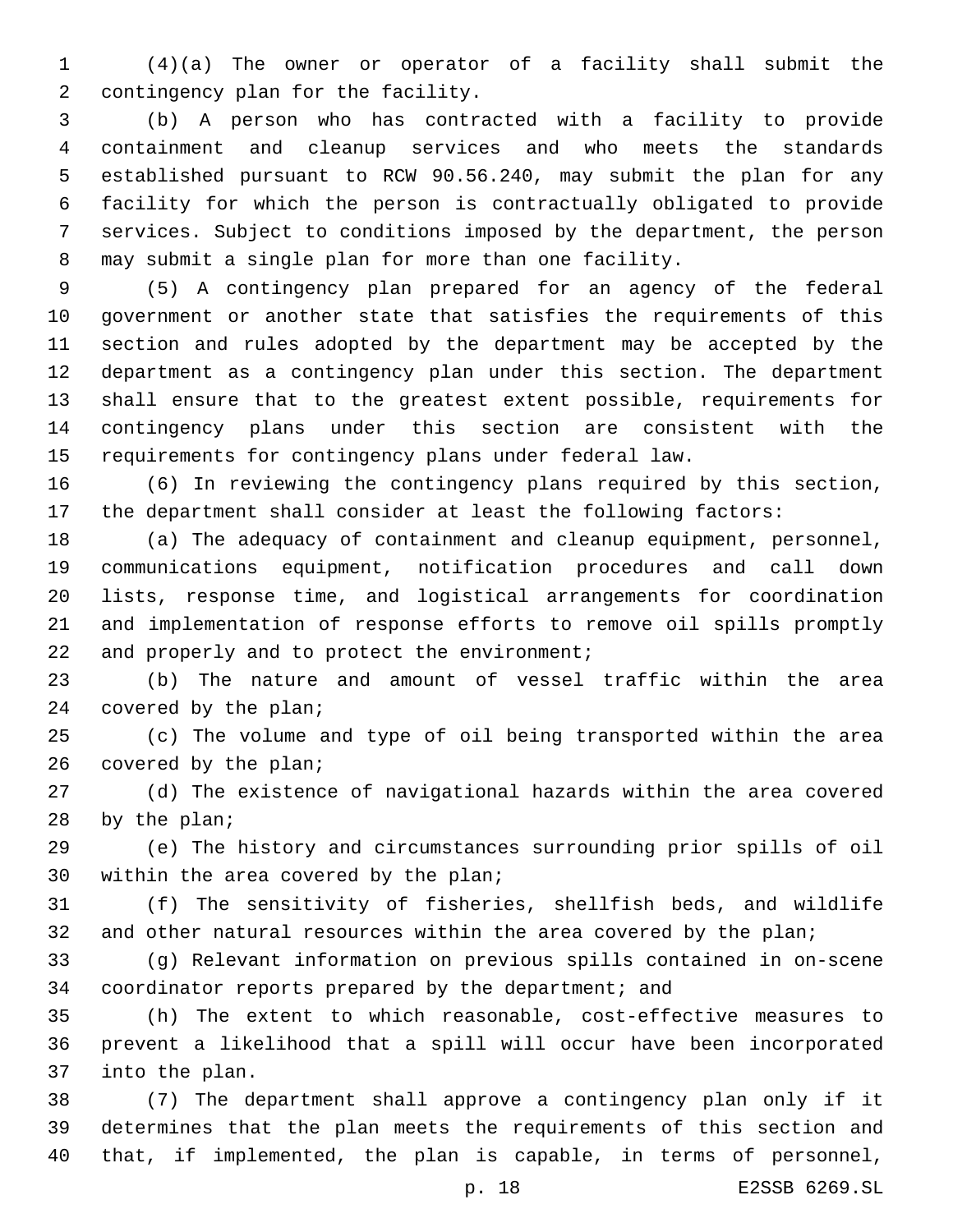materials, and equipment, of removing oil promptly and properly and 2 minimizing any damage to the environment.

 (8) The approval of the contingency plan shall be valid for five years. Upon approval of a contingency plan, the department shall provide to the person submitting the plan a statement indicating that the plan has been approved, the facilities or vessels covered by the plan, and other information the department determines should be 8 included.

 (9) An owner or operator of a facility shall notify the department in writing immediately of any significant change of which it is aware affecting its contingency plan, including changes in any factor set forth in this section or in rules adopted by the department. The department may require the owner or operator to update a contingency plan as a result of these changes.

 (10) The department by rule shall require contingency plans to be reviewed, updated, if necessary, and resubmitted to the department at 17 least once every five years.

 (11) Approval of a contingency plan by the department does not constitute an express assurance regarding the adequacy of the plan nor constitute a defense to liability imposed under this chapter or 21 other state law.

 NEW SECTION. **Sec. 302.** A new section is added to chapter 90.56 23 RCW to read as follows:

 By December 31, 2019, consistent with the authority under RCW 90.56.210, the department must update rules for contingency plans to 26 require:

 (1) Covered facilities to address situations where oils, depending on their qualities, weathering, environmental factors, and method of discharge, may submerge or sink in water; and

 (2) Standards for best achievable protection for situations involving the oils in subsection (1) of this section.

 **Sec. 303.** RCW 90.56.240 and 1990 c 116 s 4 are each amended to 33 read as follows:

 (1) The department shall by rule establish standards for persons 35 who contract to provide spill management, cleanup, and containment services under contingency plans approved under RCW 90.56.210.

 (2) For the purposes of this section, "spill management" means managing: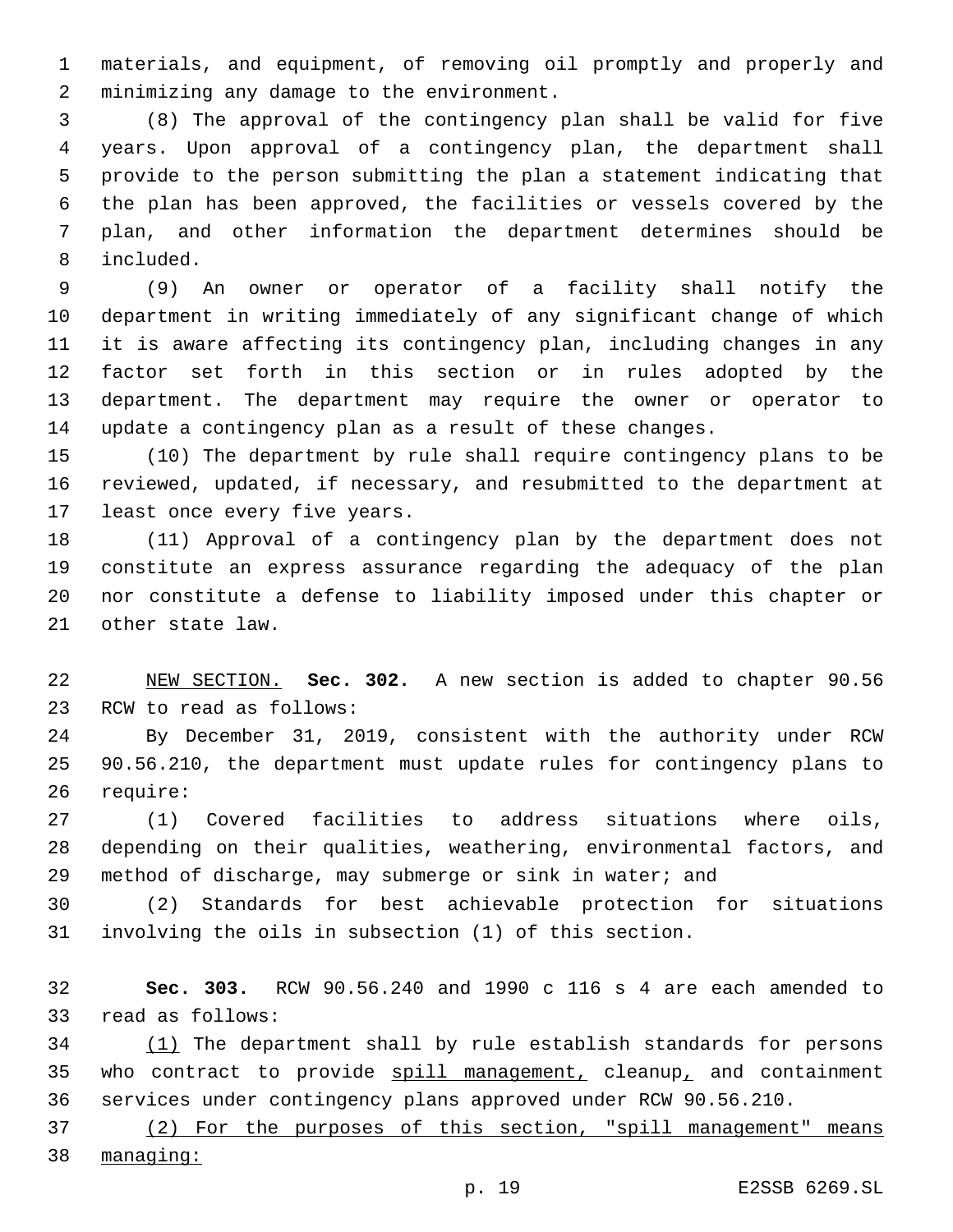(a) Some or all aspects of a response, containment, and cleanup of a spill, and utilizing an incident command or unified command structure; or

 (b) Wildlife rehabilitation and recovery services for a spill response.

 **Sec. 304.** RCW 90.56.569 and 2015 c 274 s 25 are each amended to 7 read as follows:

 (1) The department must provide to the relevant policy and fiscal 9 committees of the senate and house of representatives( $($ :

10 (a) A review of all state geographic response plans and any federal requirements as needed in contingency plans required under 12 RCW 90.56.210 and 88.46.060 by December 31, 2015; and

13 (b))) updates ((every two years, beginning)) by December 31, 14 ((2017)) 2019, and ((ending)) December 31, 2021, consistent with the requirements of RCW 43.01.036, as to the progress made in completing state and federal geographic response plans as needed in contingency plans required under RCW 90.56.060, 90.56.210, and 88.46.060.

 (2) ((The department must contract, if practicable, with eligible independent third parties to ensure completion by December 1, 2017, 20 of at least fifty percent of the geographic response plans as needed in contingency plans required under RCW 90.56.210 and 88.46.060 for 22 the state.)) In its updates of geographic response plans, the department must address situations where oils, depending on their qualities, weathering, environmental factors, and method of discharge, may submerge or sink in water.

 (3) All requirements in this section are subject to the availability of amounts appropriated for the specific purposes 28 described.

 NEW SECTION. **Sec. 305.** A new section is added to chapter 90.56 30 RCW to read as follows:

 (1) The department is responsible for requiring joint large- scale, multiple plan equipment deployment drills of onshore and offshore facilities and covered vessels under chapter 88.46 RCW to determine the adequacy of the owner's or operator's compliance with the contingency plan requirements of this chapter and chapter 88.46 RCW. The department must order at least one drill as outlined in this section every three years, which must address situations where oils,